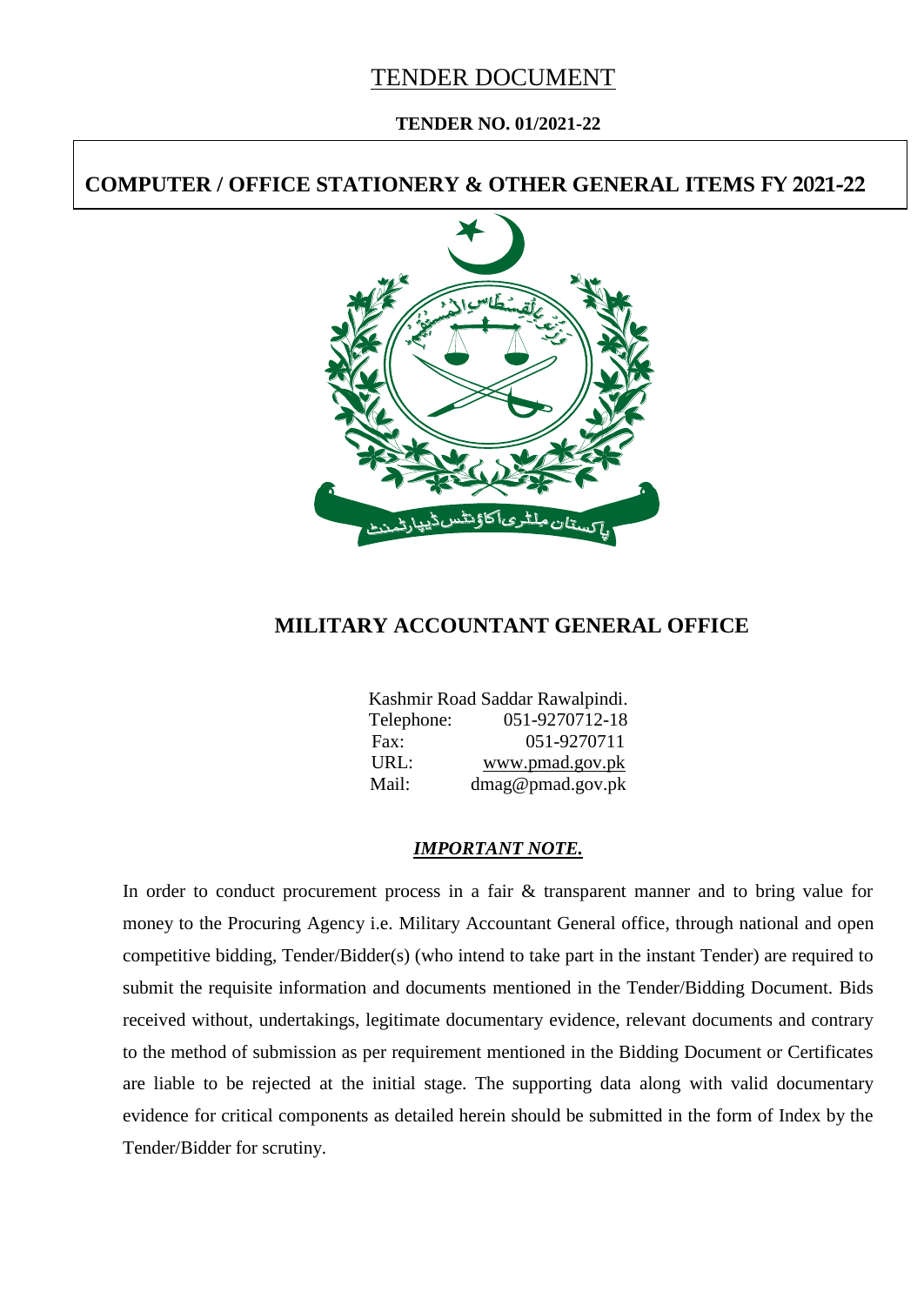# **INDEX OF TENDER DOCUMENT FOR PROCUREMENT OF COMPUTER AND OFFICE STATIONERY.**

| S. No. | <b>Description</b>                                      | Page No.       |
|--------|---------------------------------------------------------|----------------|
|        | (1) INVITATION TO BID                                   | 3              |
| 1.     | Tender for Bid                                          | 3              |
| 2.     | <b>Public Procurement Rules</b>                         | 3              |
| 3.     | Methods of Advertisements(s)                            | 3              |
| 4.     | Type of Open Competitive Bidding                        | 3              |
|        | (2) INSTRUCTIONS TO BIDDERS                             | $\overline{4}$ |
| 5.     | Determination of Responsiveness of the Bid (Tender)     | 5              |
| 6.     | Rejection/Acceptance of the Bid                         | 6              |
| 7.     | Headings and Titles                                     | $\overline{7}$ |
| 8.     | Notice                                                  | $\overline{7}$ |
| 9.     | Tender Eligibility/Qualification Criteria               | 7              |
| 10.    | <b>Tender Cost</b>                                      | 8              |
| 11.    | Amendment of the Tender Document                        | 8              |
| 12.    | Preparation/Submission of Tender                        | 8              |
| 13.    | <b>Tender Price</b>                                     | 10             |
| 14.    | <b>Bid Security (Earnest Money)</b>                     | 10             |
| 15.    | <b>Tender Validity</b>                                  | 11             |
| 16.    | Modification/Withdrawal of the Tender                   | 11             |
| 17.    | Opening of the Tender                                   | 11             |
| 18.    | Clarification of the Tender                             | 12             |
| 19.    | Correction of Errors/Amendment of Tender                | 12             |
| 20.    | <b>Technical Evaluation Criteria</b>                    | 12             |
| 21.    | <b>Financial Proposal Evaluation</b>                    | 13             |
| 22.    | <b>Award Criteria</b>                                   | 14             |
| 23.    | Acceptance Letter/Purchase Order                        | 14             |
| 24.    | Performance Security                                    | 14             |
| 25.    | Term & Conditions of Contract Form                      | 15             |
| 26.    | Redressal of Grievances by the Procuring Agency         | 15             |
| 27.    | Instruction For Preparation of Power of Attorney/Letter | 15             |
|        | of Authority                                            |                |
|        | (3) FORM OF BID (FORM, SPECIFICATIONS,                  | 16             |
|        | LIST OF GOOD, BILL OF QUANTITIES AND                    |                |
|        | <b>DETAILS OF STANDARDS</b>                             |                |
| 28.    | Form of bid for Procurement of Computer/Photostat       | 16             |
|        | Papers.                                                 |                |
| 29.    | <b>Technical Proposal Form</b>                          | 17             |
| 30.    | Financial Proposal Submission Form                      | 18             |
| 31.    | Form of Covering Letter                                 | 19             |
| 32.    | Form of Power of Attorney/Letter of Authority           | 20             |
| 33.    | Form of Undertaking                                     | 21             |
| 34.    | Form of Integrity Pact                                  | 22             |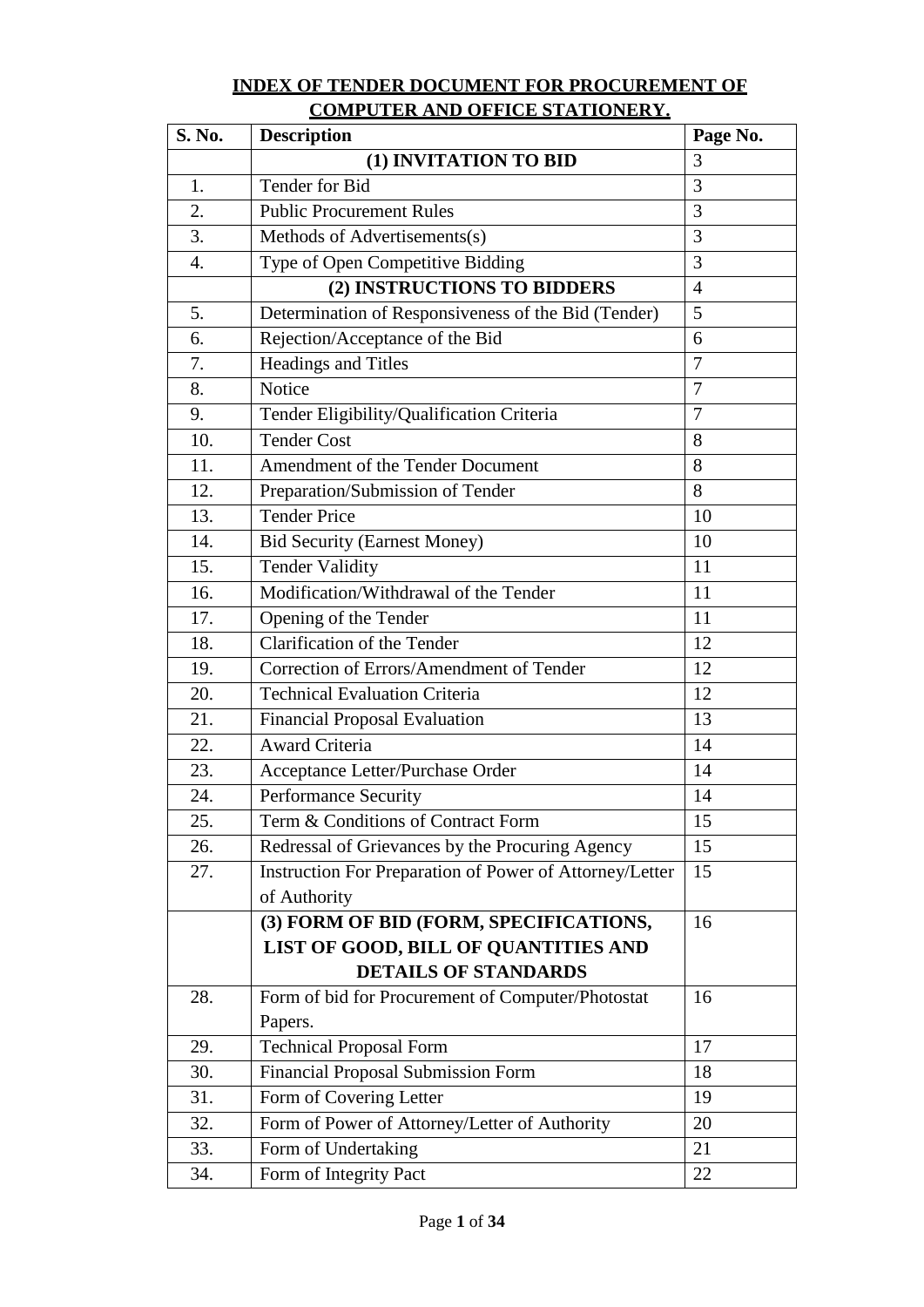| 35. | Performance Security Form                           | 23 |
|-----|-----------------------------------------------------|----|
| 36. | Financial Capacity of the Tenderer/Bidder           | 24 |
| 37. | Form Of Contract                                    | 25 |
|     | (4) GENERAL OR SPECIAL CONDITIONS OF                | 27 |
|     | <b>CONTRACT</b>                                     |    |
| 38. | Contract                                            | 27 |
| 39. | <b>Contract Duration</b>                            | 27 |
| 40. | <b>Contract Documents and Information</b>           | 27 |
| 41. | <b>Contract Language</b>                            | 27 |
| 42. | <b>Standards</b>                                    | 27 |
| 43. | <b>Commercial Availability</b>                      | 27 |
| 44. | Patent Right                                        | 27 |
| 45. | <b>Execution Schedule</b>                           | 27 |
| 46. | Packing                                             | 27 |
| 47. | Insurance                                           | 28 |
| 48. | Labeling                                            | 28 |
| 49. | Delivery                                            | 28 |
| 50. | <b>Inspection and Testing</b>                       | 28 |
| 51. | <b>Taking-Over Certificate</b>                      | 28 |
| 52. | Warranty                                            | 28 |
| 53. | Ownership of Goods and Replaced Components          | 29 |
| 54. | Defects Liability Expiry Certificate                | 29 |
| 55. | Payment                                             | 29 |
| 56. | Price                                               | 30 |
| 57. | <b>Contract Amendment</b>                           | 30 |
| 58. | Assignment/Subcontract                              | 30 |
| 59. | Extensions in time for performance of obligations   | 30 |
|     | under the Contract                                  |    |
| 60. | <b>Liquidated Damages</b>                           | 30 |
| 61. | Blacklisting                                        | 31 |
| 62. | Forfeiture of Performance Security                  | 31 |
| 63. | <b>Termination for Default</b>                      | 31 |
| 64. | Termination for Insolvency                          | 32 |
| 65. | <b>Termination for Convenience</b>                  | 32 |
| 66. | Force Majeure                                       | 32 |
| 67. | Dispute Resolution & Redressal of Grievances by the | 33 |
|     | Procuring Agency                                    |    |
| 68. | <b>Taxes and Duties</b>                             | 33 |
| 69. | <b>Contract Cost</b>                                | 33 |
| 70. | The Client                                          | 33 |
| 71. | <b>Authorized Representative</b>                    | 33 |
| 72. | Documentation                                       | 34 |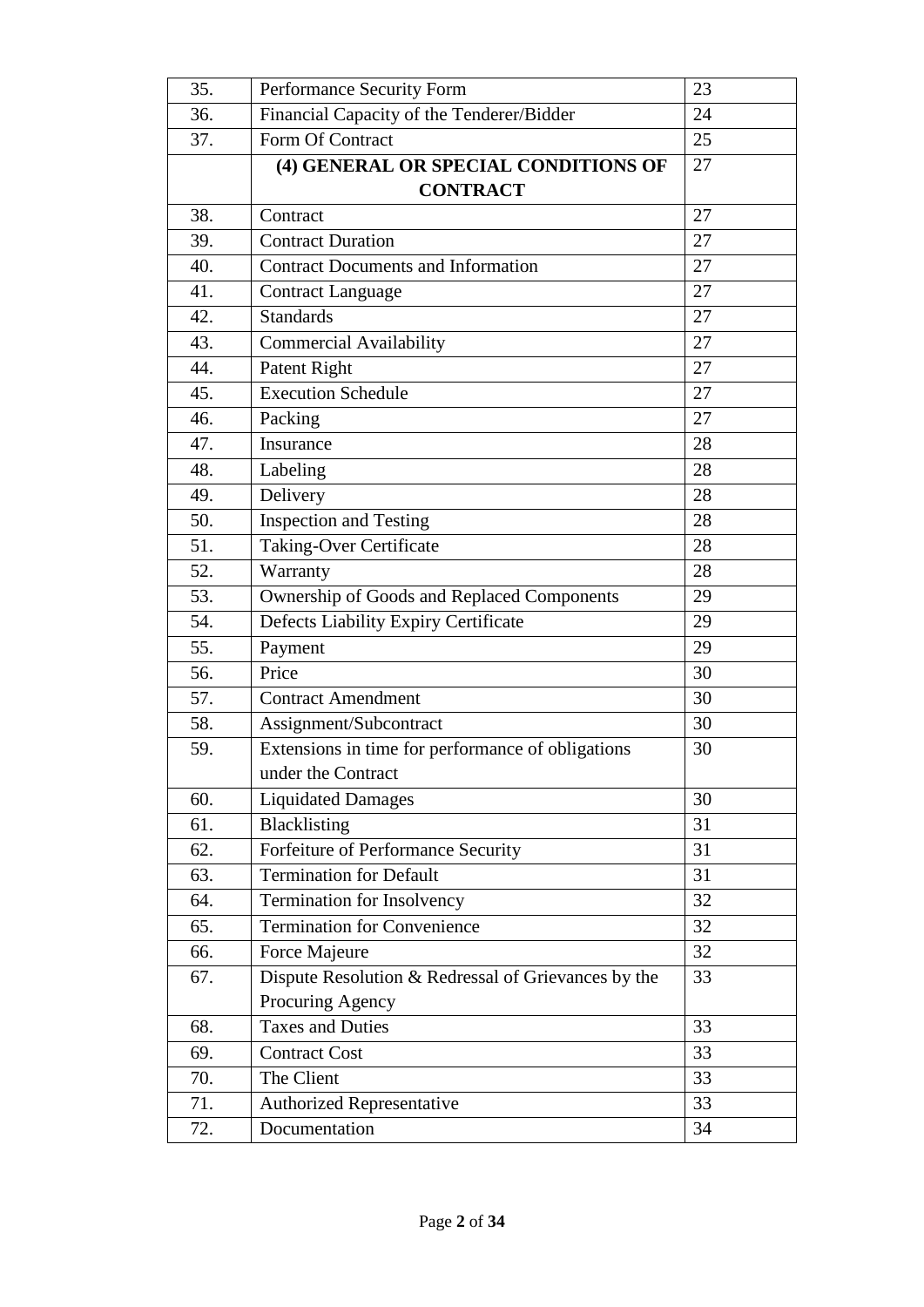## **TENDER/BIDDING DOCUMENT FOR COMPUTER/PHOTOSTAT PAPERS TENDER NO.01/2021-22**

# **(For Procurement of Computer and Office Stationery) (1) INVITATION TO BID**

#### **Tender for Bid**

Military Accountant General (MAG), (hereinafter referred to as the "Purchaser") advertises the Tender and invites bids (hereinafter referred to as "the Tender") from interested registered person, firm, supplier/distributor/dealer, company or an organization in particular patent manufacturer on national competitive basis for 'Procurement of Computer & Office Stationery' (Hereinafter referred to as the "Goods") at Military Accountant General office Rawalpindi.

#### **Applicability of Public Procurement Rules**

Public Procurement Rules 2004, which may be downloaded from website of Public Procurement Regulatory Authority, will be strictly followed

#### **<http://www.ppra.org.pk/>**

In this document, unless otherwise mentioned to the contrary, "Rule" means a Rule made under Public Procurement Regulatory Authority Ordinance 2002 with reference to Public Procurement Rules 2004.

#### **Methods of Advertisement (s)**

In compliance to Rule 12 (1&2) of Public Procurement Rules 2004, this Tender is being advertised at Authority's website **[http://www.ppra.org.pk](http://www.ppra.org.pk/)** as well as in the print media nationwide. This Tender is also placed online at the website of the Military Accountant General/Purchaser. The Bidding Document wherein comprehensive details have been mentioned may be obtained/downloaded free of cost from Military Accountant General Website **[http://www.pmad.gov.pk](http://www.pmad.gov.pk./)**.

#### **Type of Open Competitive Bidding**

As per Rule 36 (b), Single stage - Two envelope

- i. The bid shall comprise a single package containing two separate envelopes Each envelope shall contain separately the financial proposal and the technical proposal;
- ii. The envelopes shall be marked as "FINANCIAL PROPOSAL" and "TECHICAL PROPOSAL" in bold and legible letter to avoid confusion'
- iii. Initially, only the envelope marked "TECHICAL PROPOSAL" shall be opened ;
- iv. The envelope marked as "FINANCIAL PROPOSAL" shall be retained in the custody of the procuring agency without being opened;
- v. The procuring agency shall evaluate the technical proposal in a manner prescribed in advance, without reference to the price and reject any proposal which does not conform to the specified requirements;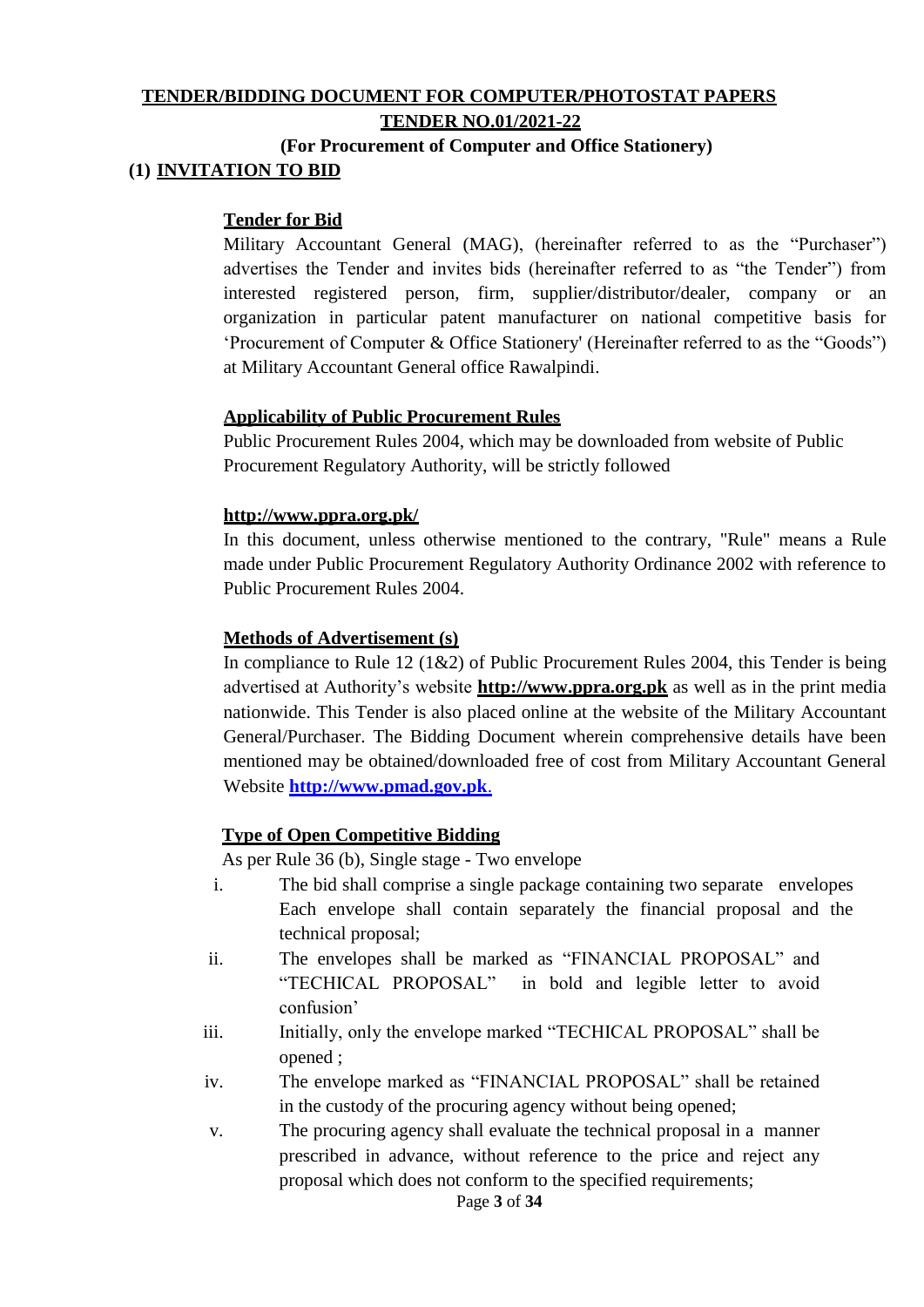- vi. During the technical evaluation no amendments in the technical proposal shall be permitted;
- vii. The financial proposals of bids shall be opened publicly at a time date and venue announced and communicated to the bidders in advance;
- viii. After the evaluation and approval of the technical proposal the procuring agency, shall at a time within the bid validity period, publicly open the financial proposals of the technically accepted bids only. The financial proposal of bids found technically non-responsive shall be returned un-opened to the respective bidders; and
	- ix. The bid found to be the \*[most advantageous bid] shall be accepted.

## **(2) INSTRUCTIONS TO BIDDER(S)**

- **a.** The bids complete in all respect as prescribed and required under this Tender Document, must be delivered into Tender Box, placed at "G" Cash Section of MAG office Rawalpindi, not later than **10:00** AM on last date of submission of bids i.e. **24 /06/2021**.
- **b.** Bids submitted late shall not be considered/entertained.
- **c.** Bid Security (Earnest Money) @ 5% of the total Tender Price in favor of **"DDO MAG Kashmir Road Rawalpindi"** must be attached with bid, as part of Financial bid and as per provisions contained in Clause "Bid Security" of the Terms and Conditions of the Tender in this bidding document mentioned hereinafter.
- **d.** The Technical bids shall be publicly opened in the "G" Cash Section of MAG office Rawalpindi, at **10:30 AM** on **24/06/2021**.
- **e.** In case the last date of bid submission falls in/within the official holidays/weekends of the Purchaser, the last date for submission of the bids shall be the next working day.
- **f.** Alternative bids shall not be considered. Bidder(s) must read the provisions/instructions of this Tender Document contained in Clause regarding **"Determination of Responsiveness of Bid" and "Rejection/Acceptance of the Tender"** for making bids substantially responsive to the requirements of Bidding Document.
- **g.** It is sole responsibility of the Bidder(s) that he has read and understood all provisions, instructions, terms & conditions contained in this Tender Document before submitting the Bid. Neither any claim whatsoever including those of financial adjustments in case the contract is awarded under this Bid Process, will be entertained by the Purchaser nor any time schedule, nor financial adjustments arising thereof shall be permitted on account of failure by the Bidder(s).
- Page **4** of **34 h.** Instructions, Terms & Conditions and Specifications are devised for strict compliance and enforcement. No escalation of cost, except arising from increase in quantity by the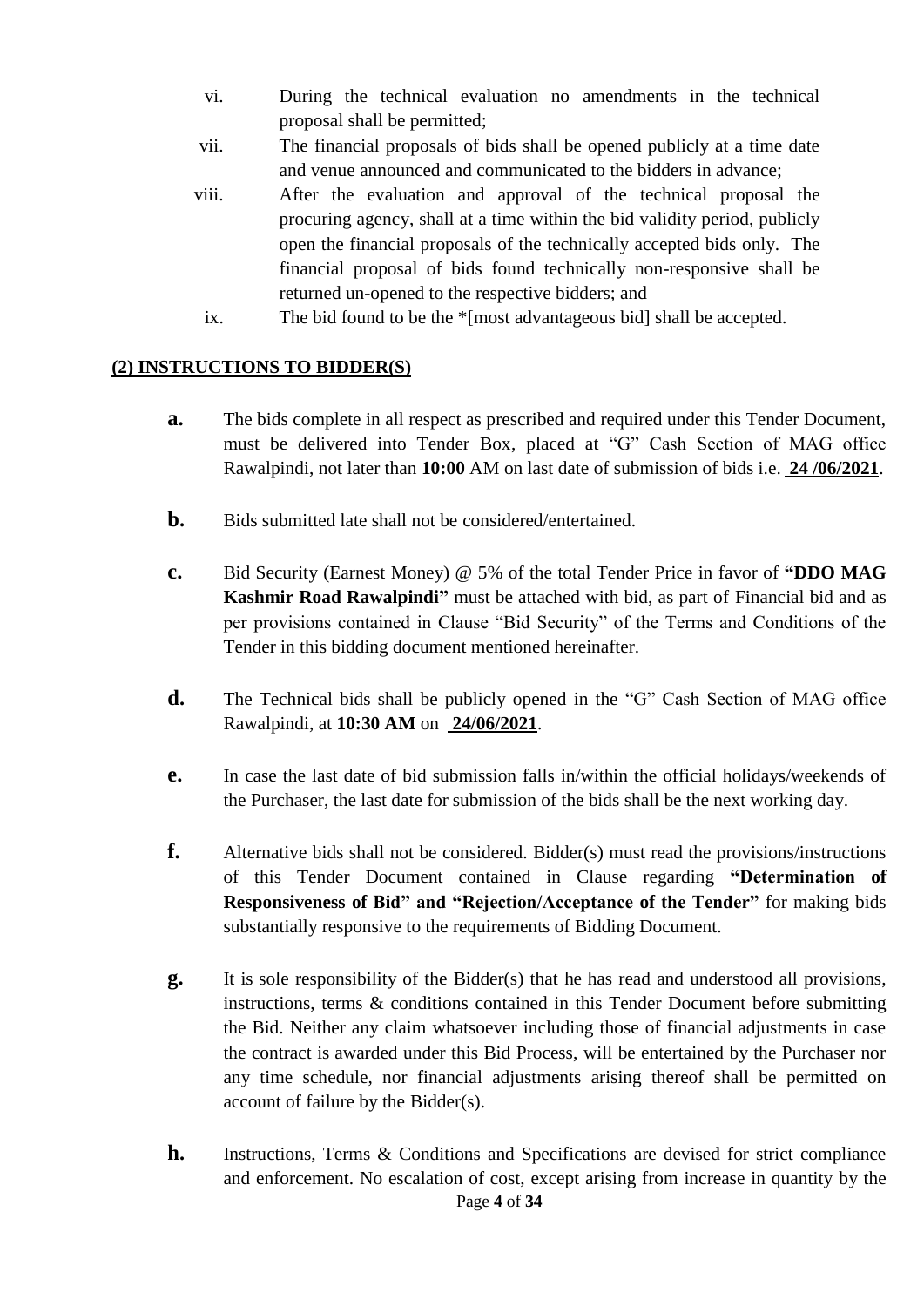Bidder(s) on the demand after approval of the Purchaser, will be permitted throughout the period of the contract

- **i.** The successful Bidder(s) will be responsible for all the deliveries and deliverables to the Purchaser within **07 days** at Rawalpindi as per provision regarding delivery time or execution schedule of the Tender Document;
- **j.** The Primary Contact & Secondary Contact for all correspondence in relation to this bid are as under: -

## **Primary Contact Secondary Contact**

**MR. ZAFAR HUSSAIN MR. ABDUL REHMAN** Rawalpindi Pakistan Rawalpindi Pakistan Ph. No.051-9270720 Ph. No. 9270712-229

**Accounts officer "G" Section Assistant Account Officer "G" Cash** 

- **k.** Bidder(s) shall communicate all queries via the Primary Contact during period from the date of submission of bid and until further notice from the Primary Contact. In case of urgency when the Primary Contact cannot be contacted, the Bidder(s) may alternatively direct their queries through the SecondaryContact.
- **l.** Bidder(s) are required to state clearly, in their proposals, the name, title, contact number (landline, mobile), fax number and e-mail address of the Bidder(s)'s authorized representative through whom all communications shall be directed until the process has been completed or terminated.
- **m.** The Purchaser will not bear any cost or expense incurred by Bidder(s) in connection with preparation or submission of bids.
- **n.** Failure to supply required items within the specified time period will invoke penalty as specified in this document.

#### **Determination of Responsiveness of the Bid (Tender)**

The Purchaser shall, prior to the Tender evaluation, determine the substantial responsiveness of the Bid to the Tender Document. A substantially responsive Tender is one which:

- **i.** meets the eligibility criteria given in Tender Document for provision of Computer/Photostat Papers;
- ii. meets the Technical Specifications for the Goods against eachItem;
- **iii.** meets the delivery period/point for the Goods against each Item;
- **iv.** is in compliance with the rate and limit of liquidated damages;
- **v.** offers fixed price quotations for the Goods against each Item;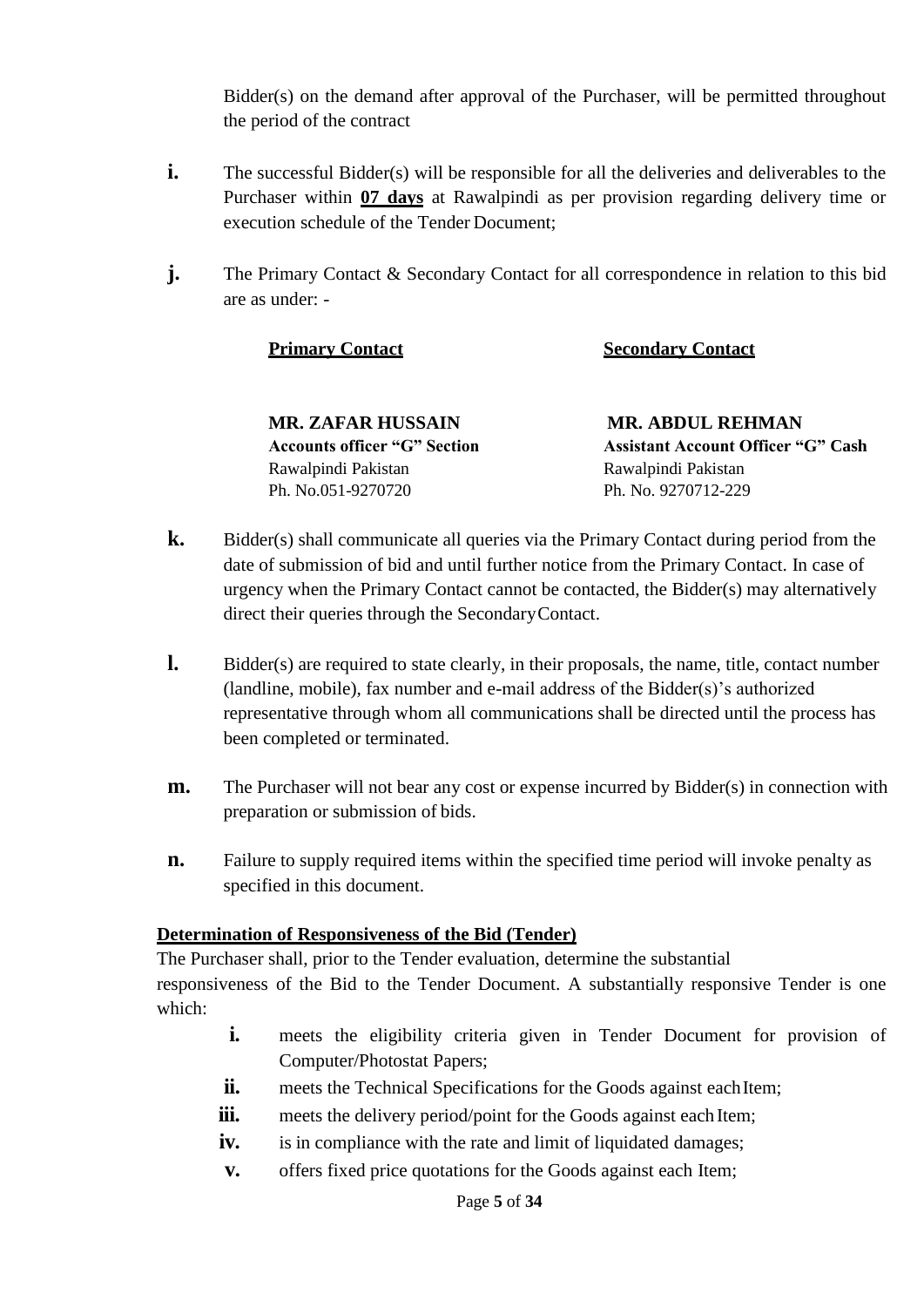- **vi.** is accompanied by the required Bid Security as part of financial bid envelope;
- **vii.** is prepared/submitted as prescribed in this Tender Document;
- **viii.** Conforms to all instructions/provisions/terms & conditions of the Tender Document, without material deviation or reservation.

A material deviation or reservation is one which affects the scope, quality or performance of the Goods or limits the Purchaser's rights or the Bidder(s)'s obligations under the Contract.

The Tender determined as not substantially responsive shall not subsequently be made responsive by the Bidder(s) by correction or withdrawal of the material deviation or reservation.

## **Rejection/Acceptance of the Bid**

The Purchaser may reject all bids or proposals at any time prior to the acceptance

of a bid or proposal. The Purchaser shall upon request communicate to any Bidder(s), the grounds for its rejection of all bids or proposals, but shall not be required to justify those grounds. The Purchaser shall incur no liability, solely, by virtue of invoking discretion provided under sub-rule (1) of Rule-33 of Public Procurement Rules, 2004 towards the Bidder(s). However, prospective Bidder(s) shall be informed in due course about the rejection of the bids if any (As per Rule 35 of Public Procurement Rules, 2004). The Tender shall be rejected if it is:

**i.** Substantially non-responsive in manner prescribed in the Tender Document; or

- **ii.** Submitted in other than prescribed forms & documents and specified manner; or
- **iii.** incomplete, partial, conditional, alternative, late; or
- **iv.** bid not submitted and relevant bid security is not submitted;
- **v.** subjected to interlineations/cuttings/corrections/erasures/overwritings; or
- **vi.** the Bidder(s) refuses to accept the corrected Total Tender Price; or
- **vii.** the Bidder(s) has conflict of interest with the Purchaser; or
- **viii.** the Bidder(s) tries to influence the Tender evaluation/Contract award; or
- **ix.** the Bidder(s) engages in corrupt or fraudulent practices in competing for award of the Contract;
- **x.** the Bidder(s) fails to meet all the requirements of Tender Eligibility/Qualification Criteria;
- **xi.** the Bidder(s) fails to meet the evaluation criteria requirements;
- **xii.** the Bidder(s) has been blacklisted by any public or private sector organization;
- **xiii.** the Bidder(s) has been served any legal notices or displeasure letters by any public sector organization on serious failures to provide satisfactory services;
- **xiv.** the Bidder(s) has mentioned any financial implication(s) in the financial proposal that is in contradiction to this document and Government rules and regulations.
- **xv.** there is any discrepancy between Bidding Documents and Bidder(s)'s proposal i.e. any non-conformity or inconsistency or informality or irregularity in the submitted bid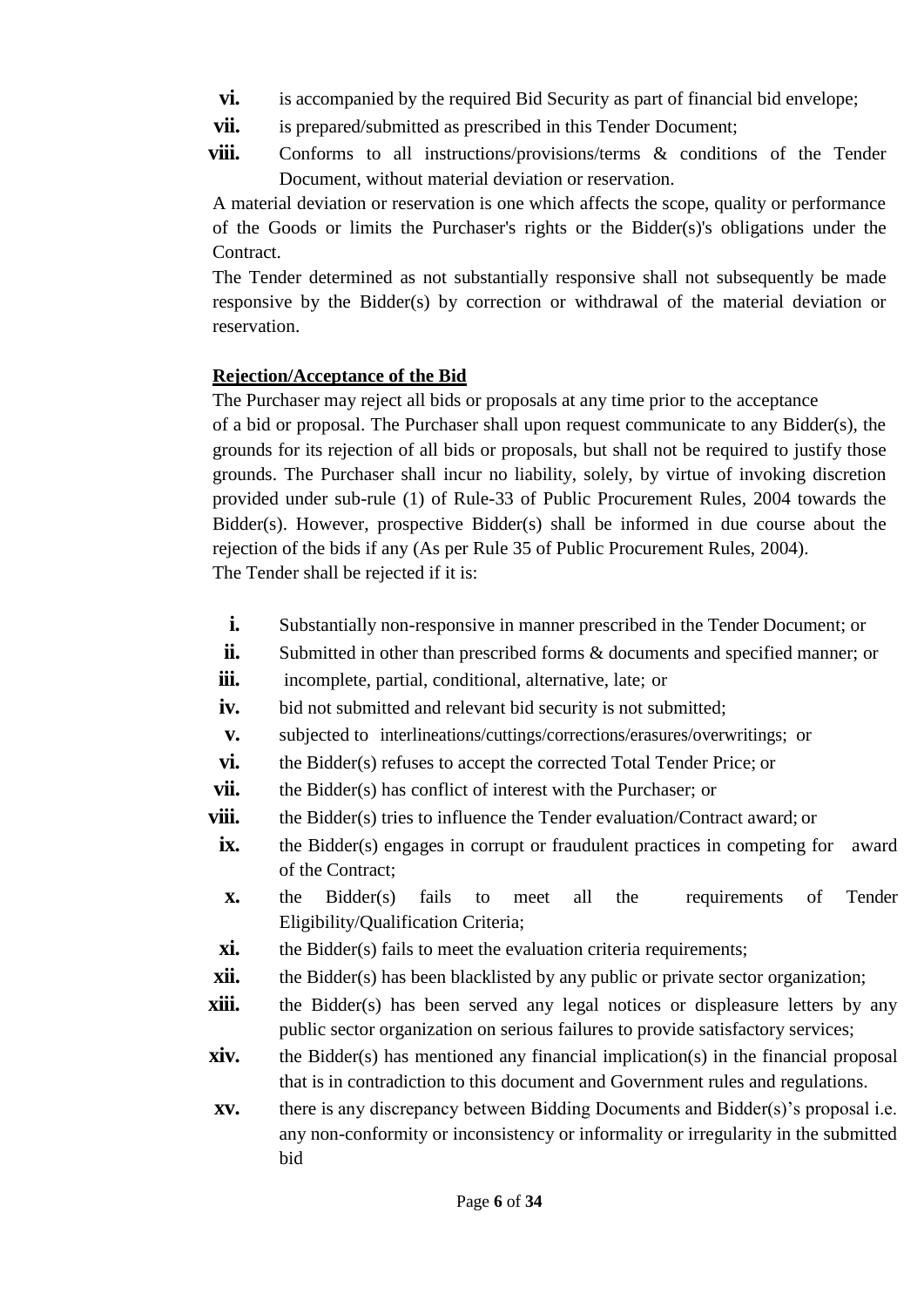- **xvi.** the Bidder(s) submits financial conditions as part of its bid which are not in conformity with Tender Document.
- **xvii.** non-submission of verifiable proofs against the mandatory as well as general documentary, qualification and eligibility related requirements.
- **xviii.** Bidder is not authorized Dealer/Supplier/Distributor of paper manufacture Company.

## **Headings and Titles**

In this document, headings and titles shall not be construed to be part thereof or be taken into consideration in the interpretation of the document and words importing the singular only shall also include the plural and vice versa where the context so requires.

# **Notice**

Wherever provision is made for exchanging notice, certificate, order, consent, approval or instructions between the Bidder/Contractor and the Purchaser, the same shall be:

- **i.** in writing:
- **ii.** issued within reasonable time:
- **iii.** served by sending the same by special messenger, courier or registered post to their principal office in Pakistan or such other address as they shall notify for the purpose;

The words "notify", "certify", "order", "consent", "approve", "instruct", shall be construed accordingly.

# **Tender Eligibility/Qualification Criteria**

- **a.** Eligible Bidder(s) is one who:
	- **i.** is either a patent manufacturer or an authorized dealer or supplier or has a registered/incorporated company/firm in Pakistan with relevant business experience of at least one to three years as on  $/06/2021$ ;
	- **ii.** must be registered with Federal and/or Provincial Tax Authorities of Pakistan (companies which are validly registered with Sales Tax and Income Tax Departments and having sound financial strengths can participate);
	- **iii.** has valid Registration of General Sales Tax (GST) & National Tax Number (NTN); and is active return flier.
	- **iv.** has submitted bid for provision of Papers as per forms of bid and appropriate bid security thereof;
	- **v.** must be involved in relevant manufacturing, sales or supply business for at least one (01) year for bid items;
	- **vi.** has not been blacklisted by any of Provincial or Federal Government Department, Agency, Organization or autonomous body or Private Sector Organization anywhere in Pakistan. ('Undertaking' on legal Stamp Paper is mandatory);
	- **vii.** has the required and relevant qualified personnel and capital strength to fulfill the requirement and liability.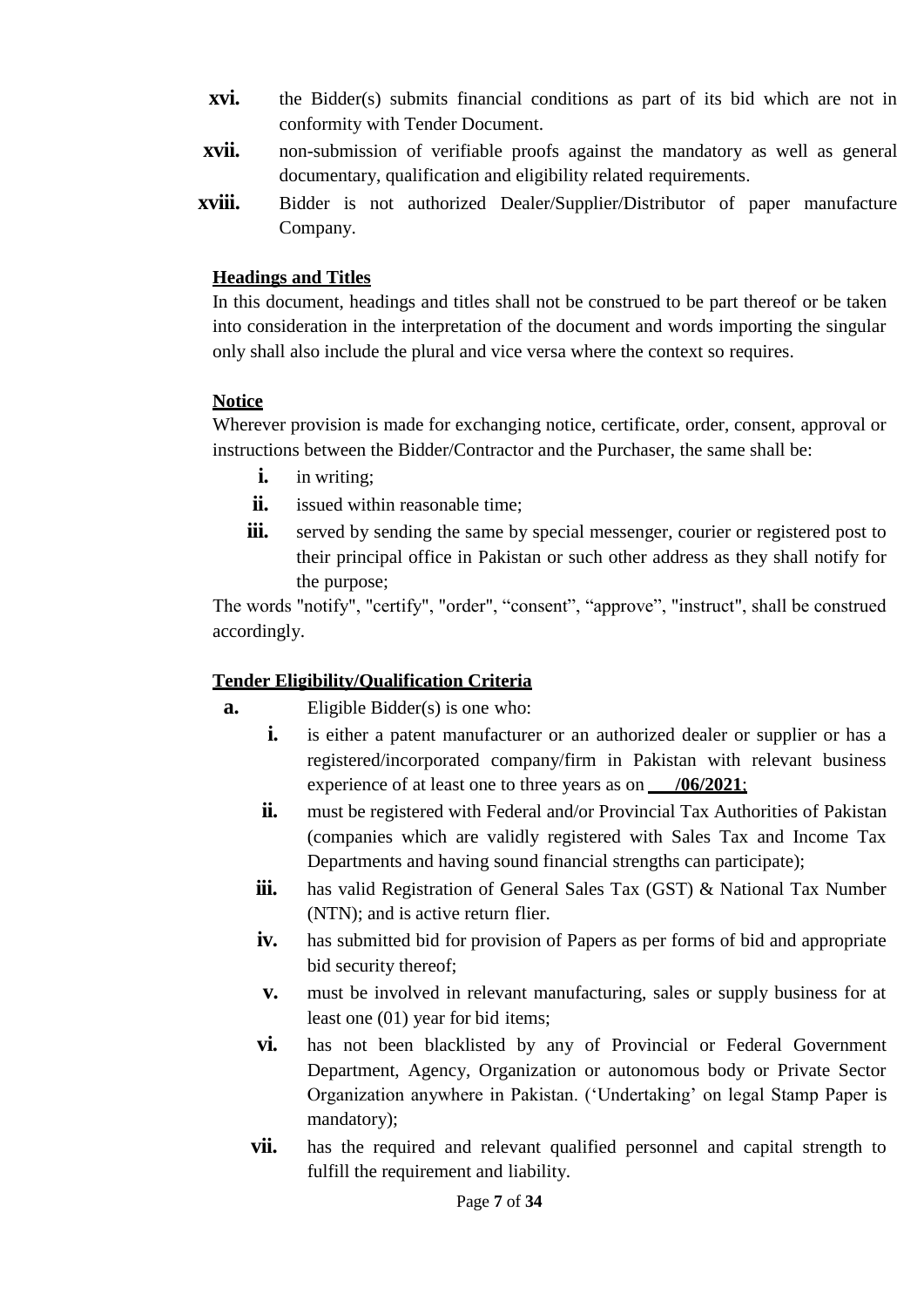**b.** Conforms to the Clause of "Responsiveness of Bid" given herein this Tender Document.

## **Tender Cost**

The Bidder(s) shall bear costs/expenses with regard to preparation and submission of the Tender(s) and the Purchaser shall in no case be responsible/liable for those costs/ expenses.

## **Amendment of the Tender Document**

The Purchaser may, at any time prior to the deadline for submission of the Tender, at its own initiative vested with exclusive discretion or in response to a clarification requested by the Bidder(s), amend the Tender Document, on account of any reason, either to extend the deadline for the submission of Bid or otherwise which shall be notified to all prospective Bidder(s) whereafter all such amendment(s) shall be considered part of the Tender Document and binding on the Bidder(s) as per Public Procurement Rules, 2004 (Rule 27).

## **Preparation/Submission of Tender**

The Bidder(s) is required to bid for all items according to Form of Bid;

- **a.** Tender as well as documents related to Tender, exchanged between the Bidder(s) and the Purchaser, shall be in English or Urdu or in both. Any printed literature furnished by the Bidder(s) in another language shall be accompanied by an English as well as Urdu translation which shall govern for purpose of interpretation of Tender;
- **b.** Tender shall be submitted in prescribed manner elaborated herein and all documents shall be typed, completely filled in, stamped and signed by Bidder(s) or his Authorized Representative. Only signed and stamped documents shall be submitted. In case volume of the bid contains various set(s) of documents, the same must be properly

Numbered and tagged in binding shape with proper index or table of contents;

- **c.** Tender shall be in two parts i.e. the Technical Proposal and the Financial Proposal;
- **d.** Technical Proposal shall comprise the following and must be

# **Without quoting the price**:

- **i.** Technical Proposal Form;
- ii. Undertaking (All terms & conditions and qualifications listed anywhere in this Tender Document have been satisfactorily vetted) and Affidavit (Integrity Pact);
- **iii.** Certificate of Company or Firm Registration/Incorporation under the laws of Pakistan;
- **iv.** Covering letter duly signed and stamped by authorized representative;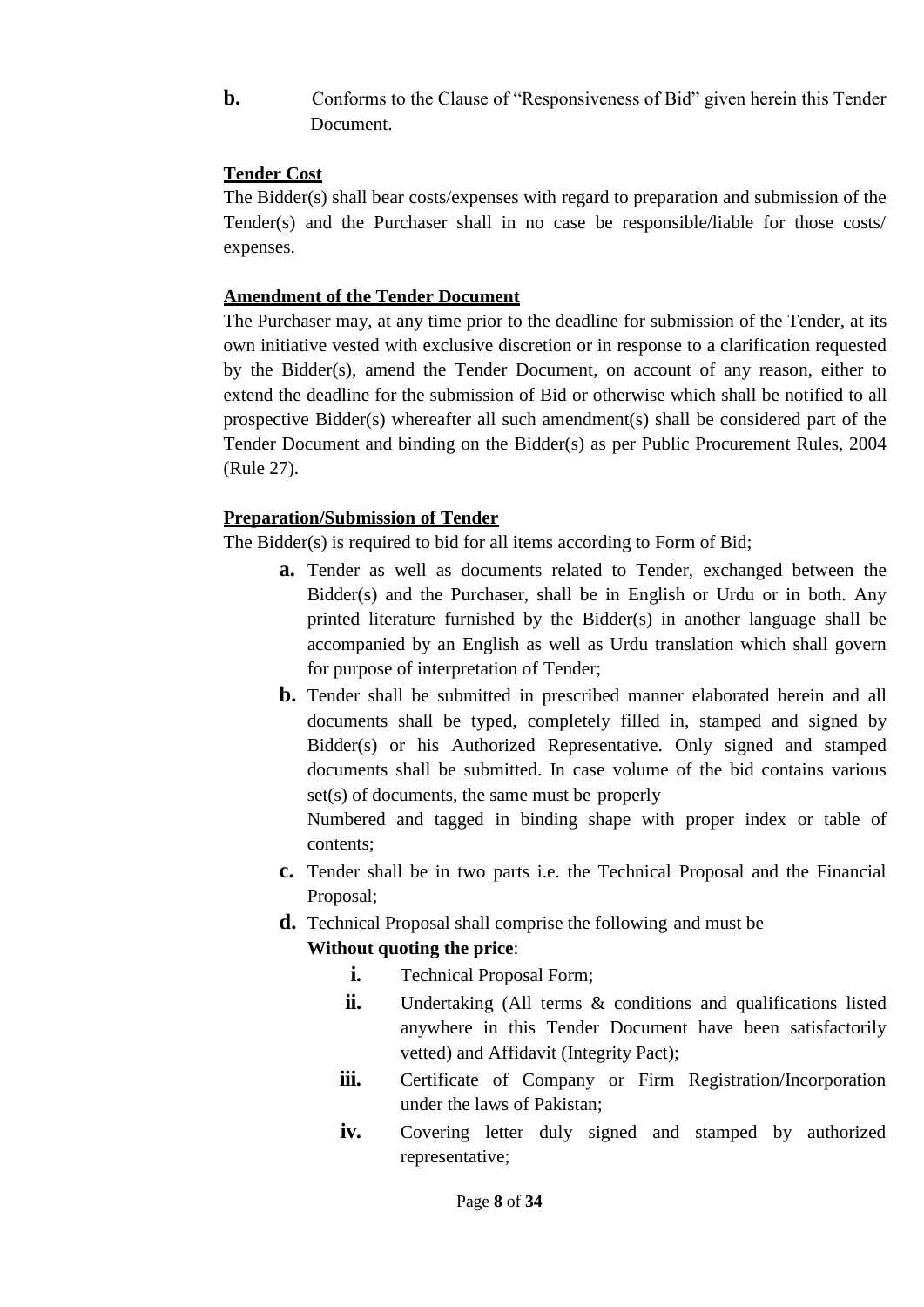- **v.** Evidence of eligibility of the Bidder(s) and the Goods;
- **vi.** Evidence of conformity of the Goods to the Tender Document;
- **vii.** Undertaking and Evidence that the quoted Goods are genuine, brand new, non- refurbished, un-altered in any way, of the most recent/current model, imported through proper channel, and incorporate all recent improvements in design and materials;
- **viii.** Technical Brochures/Literature along with samples accompanied by authorized dealership certificate/online printout for original products (where applicable);
	- **ix.** Submission of undertaking on legal valid and attested Stamp Paper that the firm is not blacklisted by any of Provincial or Federal Government Department, Agency, Organization or autonomous body or Private Sector Organization anywhere in Pakistan;
	- **x.** Financial Capacity as per prescribed Form;
	- **xi.** Valid Registration Certificate for Income Tax & Sales Tax Departments;
- **xii.** Power of Attorney/Letter of Authority onCompany/Firm letterhead pad, if an authorized representative is appointed.
- **e.** The Financial Proposal shall comprise the following:
	- i) Financial Proposal Form;
	- ii) Price Schedule;
	- iii) Bid Security (Earnest Money), as per provisions of the Clause Bid Security of this document;
- **f.** The Bidder(s) shall seal the Technical Proposal in an envelope duly marked as under:
	- Technical Proposal for \_\_\_\_\_\_\_\_\_\_\_ Tender Name

[Name of Tender]

Tender No. **Item No: \_\_\_\_\_\_\_\_\_**

[Name of the Purchaser]

[Address of the Purchaser]

[Name of the Bidder(s)]

[Address of the Bidder(s)]

[Phone No. of the Bidder(s)]

- **g.** The Bidder(s) shall follow the same process for the Financial Proposal;
- **h.** The Bidder(s) shall again seal the sealed envelopes of Original Technical Proposal and the Original Financial Proposal in an outer envelope, duly marking the envelope as under:

Original Tender for

Tender Name [Name of Tender]

Tender No. \_\_\_\_\_\_\_\_\_\_Strictly Confidential

[Name of the Purchaser]

[Address of the Purchaser]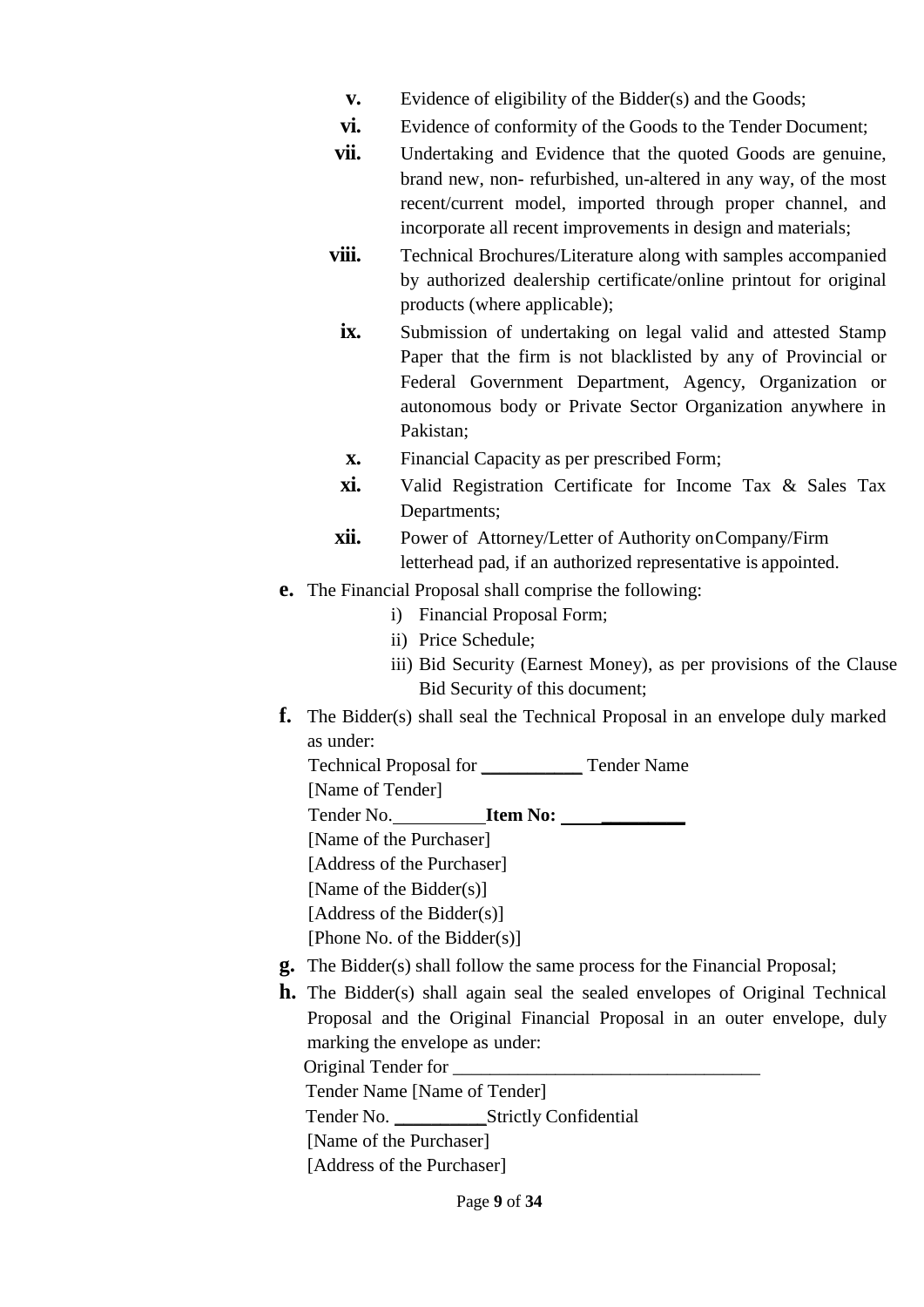[Name of the Bidder(s)] [Address of the Bidder(s)] [Phone No. of the Bidder(s)]

- **i.** The Bidder(s) shall also enclose soft copies of the Technical Proposal and the Financial Proposal, including all Forms, Documents, Literature… etc, in the form of MS Word Documents, MS Excel Worksheets and Scanned images, with the hard copies (properly sealed).
- **j.** The Tender shall be dropped in the prescribed Tender Box placed at the "G" Cash section of the Purchaser's Office, not later than 10:30 AM on last date of submission of bids. No late bid or bid received through post shall be accepted/entertained.
- **k.** This is made obligatory to affix authorized signatures with official seal on all original documents, certificates, brochures, literature, letters, forms and all relevant documents as part of the bid submitted by Bidder(s).

# **Tender Price**

The quoted price shall be:

- **a.** best/final/fixed and valid until completion of all obligations under the Contract i.e. not subject to variation/escalation;
	- **i)** in Pak Rupees;
	- ii) inclusive of all taxes, duties, levies, insurance, freight, etc;
	- **iii**) including all charges up to the delivery point at Islamabad;
- **b.** If not specifically mentioned in the Tender(s), it shall be presumed that the quoted price is as per the above requirements;
- **c.** Where no prices are entered against any item(s), the price of that item shall be deemed free of charge, and no separate payment shall be made for that item(s);
- **d.** In case of locally produced item, the price shall include all customs duties and sales and other taxes already paid or payable on the components and raw materials used in the manufacturing or assembling of the item.

# **Bid Security (Earnest Money)**

- **a.** The Bidder(s) shall furnish the Bid Security (Earnest Money) as under:
	- **i.** for a sum equivalent to **5%** of the Total Tender Price of Items as per Forms of Bid given in this Tender Document in the form of Call Deposit Receipt, in the name of the DDO MAG Kashmir Road Rawalpindi;
	- **ii.** denominated in Pak Rupees;
	- **iii.** as part of financial bid envelope, failing which will result rejection of bid.
	- **iv.** have a minimum validity period of one hundred and twenty (120) days from the last date for submission of the Tender or until furnishing of the Performance Security, whichever is later;
- **b.** The Bid Security (Earnest Money) shall be forfeited by the Purchaser, on the occurrence of any or all of the following conditions:
	- **i.** if the Bidder(s) withdraws the Tender during the period of the Tender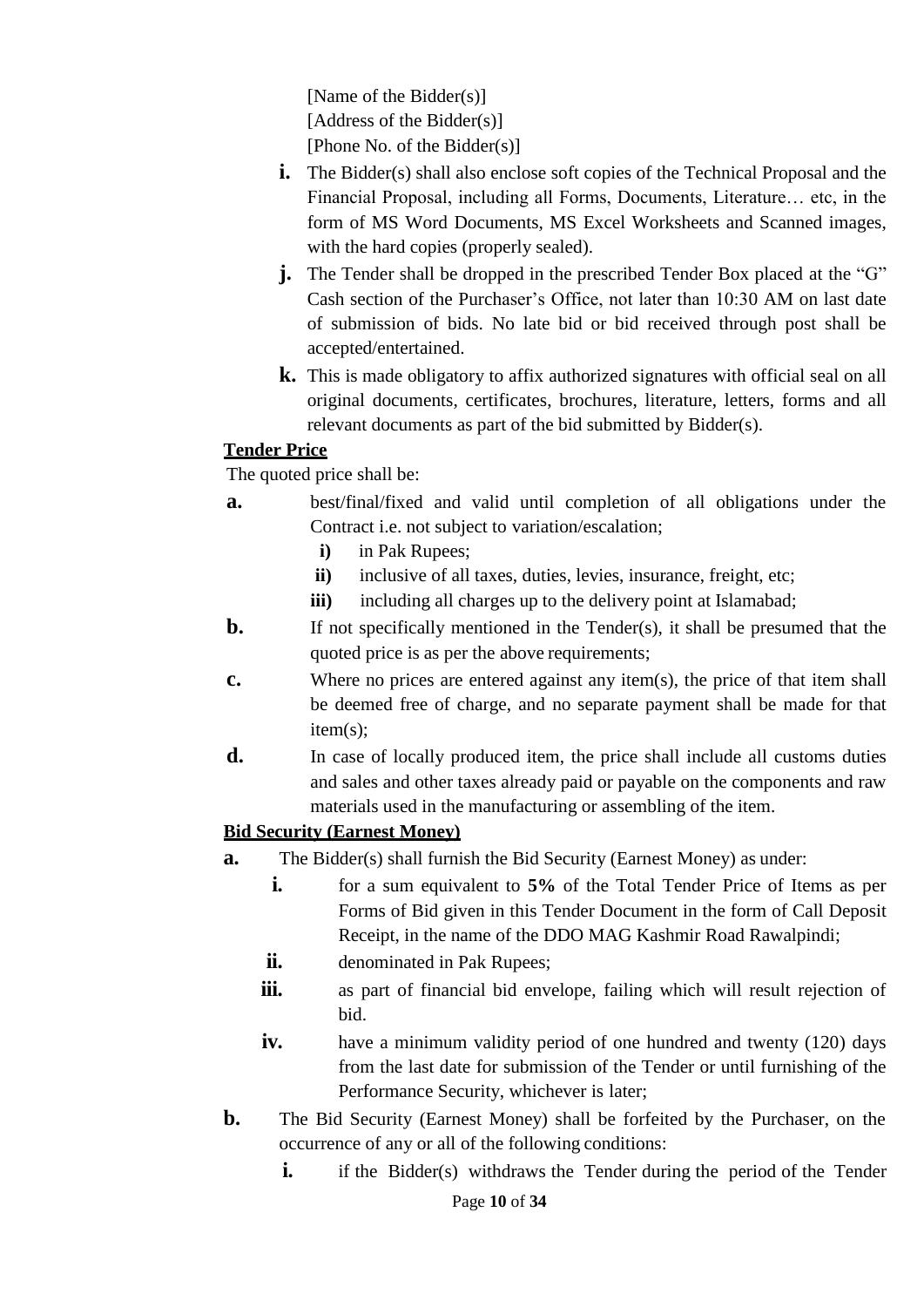validity specified by the Bidder(s) on the Tender Form; or

- **ii.** if the Bidder(s) does not accept the corrections of his Total Tender Price;
- **iii.** if the Bidder(s), having been notified of the acceptance of the Tender by the Purchaser during the period of the Tender validity, fails or refuses to furnish the Performance Security, in accordance with the Tender Document.
- **iv.** If the Bidder(s) make false declaration or provide forged, paged or fake document(s) as a part of bidding documents.
- **c.** The Bid Security (Earnest Money) shall be returned to the technically unsuccessful Tender with unopened/sealed financial bid whereas the unsuccessful Bidder(s) of financial bid opening procedure will be returned the Bid Security only. The Bid Security shall be returned to the successful Bidder(s) upon furnishing of the Performance Security.

# **Tender Validity**

The Tender shall have a minimum validity period of one hundred and twenty (120) days from the last date for submission of the Tender. The Purchaser may solicit the Bidder(s)'s consent to an extension of the validity period of the Tender. The request and the response thereto shall be made in writing. If the Bidder(s) agrees extension of validity period of the Tender, the validity period of the Bid Security (Earnest Money) shall also be suitably extended. The Bidder(s) may refuse extension of validity period of the Tender, without forfeiting the Bid security (Earnest Money).

# **Modification/Withdrawal of the Tender**

- **a.** The Bidder(s) may, by written notice served on the Purchaser, modify or withdraw the Tender after submission of the Tender, prior to the deadline for submission of the Tender.
- **b.** The Tender, withdrawn after the deadline for submission of the Tender and prior to the expiry of the period of the Tender validity, shall result in forfeiture of the Bid Security (Earnest Money).

# **Opening of the Tender**

- **a.** Tenders (Technical Bids) shall be opened at **10:30 AM** on the last date of submission of bids i.e. **. 06.2021**, in the presence of the Bidder(s) for which they shall ensure their presence without further invitation, as per provision of Rule-28 of PPRA Rules, 2004.
- **b.** The Bidder(s)'s name, modifications, withdrawal, security, attendance of the Bidder(s) and such other details as the Purchaser may, at its exclusive discretion, consider appropriate, shall be announced and/or recorded.
- **c.** No Bidder(s) or its representative will be allowed to keep any digital device (camera, audio recorder, cell phone etc.) during Tender opening meeting at given time and location.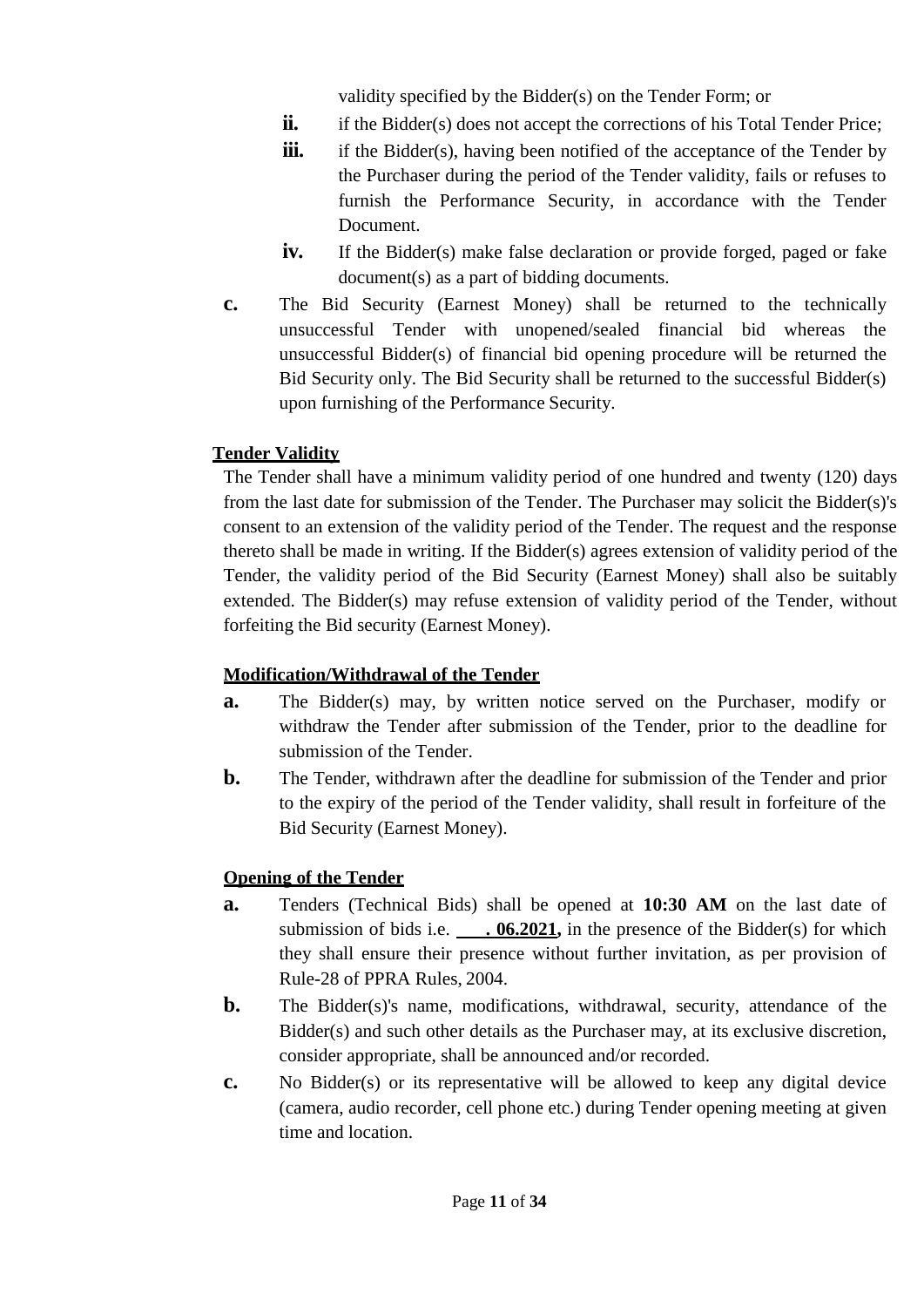# **Clarification of the Tender**

The Purchaser shall have the right, at his exclusive discretion, to require, in writing, further information or clarification of the Tender, from any or all the Bidder(s). No change in the price or substance of the Tender shall be sought, offered or permitted except as required to confirm the corrections of arithmetical errors discovered in the Tender. Acceptance of any such correction is sole discretion of the Purchaser.

## **Correction of Errors/Amendment of Tender**

- **a.** The Tender shall be checked for any arithmetic errors which shall be rectified, as follows:
	- **i.** if there is a discrepancy between the amount in figures and the amount in words for the Total Tender Price entered in the Tender Form, the amount which tallies with the Total Tender Price entered in the Price Schedule, shall govern;
	- **ii.** if there is a discrepancy between the unit rate and the total price entered in the price Schedule, resulting from incorrect multiplication of the unit rate by the quantity, the unit rate as quoted shall govern and the total price shall be corrected, unless there is an obvious and gross misplacement of the decimal point in the unit rate, in which case the total price as quoted shall govern and the unit rate shall be corrected;
	- **iii.** if there is a discrepancy in the actual sum of the itemized total prices and the total Tender price quoted in the Price Schedule, the actual sum of the itemized total prices shall govern;
- **b.** The Tender price as determined after arithmetic corrections shall be termed as the Corrected Total Tender Price which shall be binding upon the Bidder(s).
- **c.** Adjustment shall be based on corrected Tender Prices. The price determined after making such adjustments shall be termed as Evaluated Total Tender Price.
- **d.** No credit shall be given for offering delivery period earlier than the specified period.

# **Technical Evaluation Criteria**

The technically eligible Bidder(s) who comply with the Eligibility/Qualification and Evaluation Criteria mentioned herein this document will be eligible for further evaluation and processing after acceptance in Technical Evaluation and their sealed/unopened Financial Proposal shall be opened publically in the Conference Room mentioned herein on the date which shell be communicated through issuance of Notice and telephonically to all prospective Bidder(s).

The Bids which do not conform to the Technical Specifications or Bid conditions or the Bids from the Bidder(s) without adequate capabilities for supply and maintenance/warranty services will be rejected.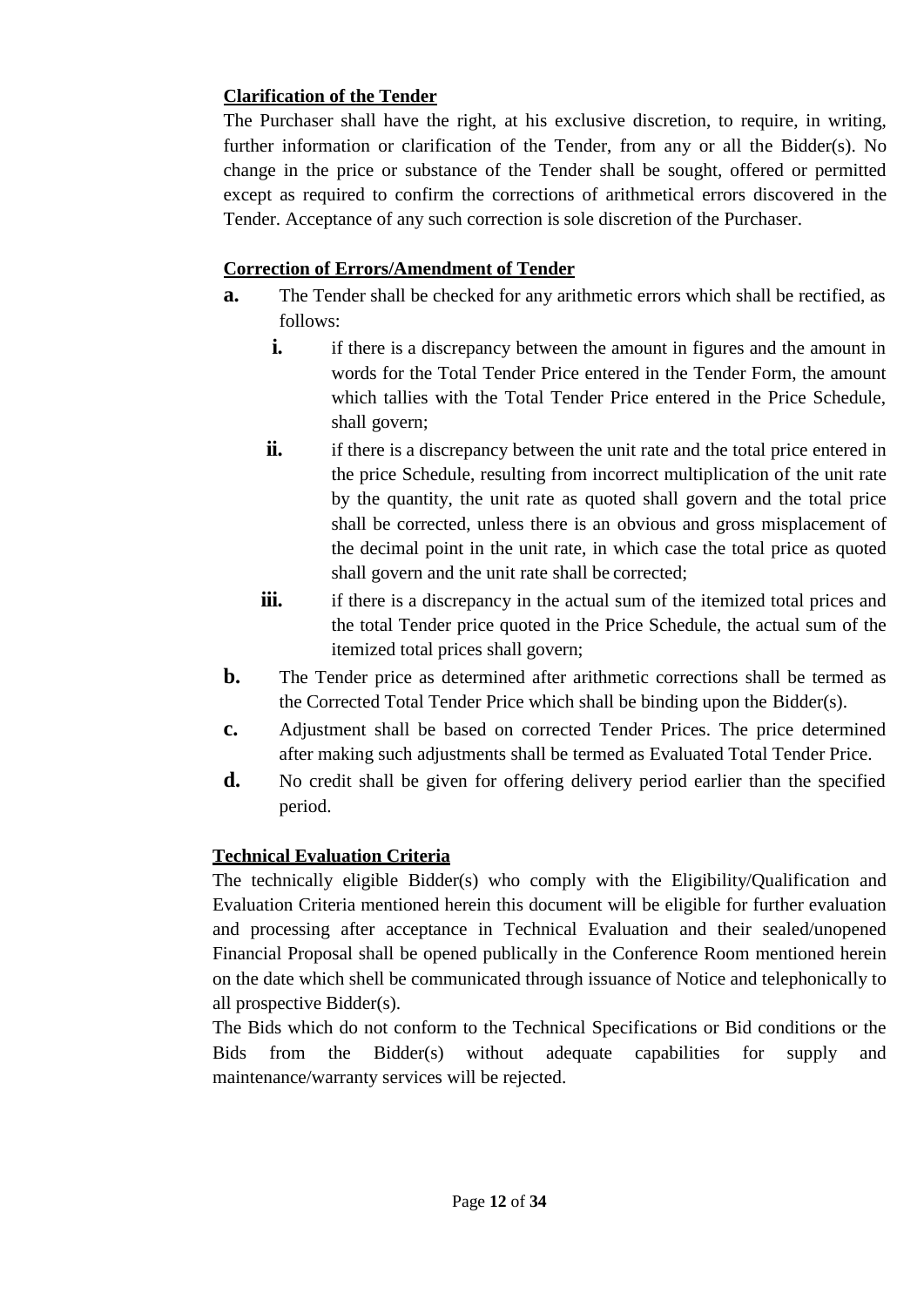|  |  | The Technical proposals shall be evaluated in the light of following evaluation criteria: |
|--|--|-------------------------------------------------------------------------------------------|
|  |  |                                                                                           |

| Eligibility       | <b>Description</b>                                                                                                                                                                                          | <b>Marks</b>         |
|-------------------|-------------------------------------------------------------------------------------------------------------------------------------------------------------------------------------------------------------|----------------------|
|                   | Certificate of Company/Firm<br>Registration/Incorporation under the laws of Pakistan                                                                                                                        | $(10 \text{ Marks})$ |
|                   | Valid Income Tax Registration and Active Return<br>Filer                                                                                                                                                    | $(10 \text{ Marks})$ |
|                   | Valid General Sales Tax Registration (Status=Active<br>with FBR) and Active Return Filer                                                                                                                    | $(10 \text{ Marks})$ |
| Legal             | Submissions of required undertakings on legal valid<br>and attested Stamp Paper or Company letterhead that<br>the firm is not blacklisted by any of Provincial or<br>Federal Government Department, Agency, | $(20$ Marks)         |
| (Mandatory)       | Organization or Autonomous Body or Private Sector<br>Organization anywhere<br>in Pakistanetc.                                                                                                               |                      |
|                   | Compliance to the technical specifications of<br>items/goods (all items) to be procured mentioned in<br>this document<br>(Undertaking)                                                                      | $(10 \text{ Marks})$ |
|                   | In full compliance of the Execution Schedule and<br>Delivery Period mentioned in TenderDocument<br>(Undertaking of same on legal Stamp Paper)                                                               | $(10 \text{ Marks})$ |
| <b>Experience</b> | Similar Nature of Business at least 01 to 03 years                                                                                                                                                          | (30 Marks)           |

**Note:** Verifiable documentary proofs for above pre-conditions are mandatory and evaluation shall be made on the basis of these verifiable proofs.

#### **Financial Proposal Evaluation**

- **a.** Technically qualified/successful Bidder(s) shall be called for submission/opening of the Financial Proposal(s). The Financial Proposals will be opened in the presence of the Bidder(s) on the date which shell be communicated through issuance of Notice and telephonically to all prospective Bidder(s). The technically eligible/successful Bidder(s) or their authorized representatives shall be allowed to take part in the Financial Proposal(s) opening;
- **b.** Financial Proposal Evaluation will be conducted under the Public Procurement Rules, 2004. The Price evaluation will include all duties, taxes and expenses etc. In case of any exemption of duties and taxes made by the Government in favor of the Purchaser, the Bidder/Contractor shall be bound to adjust the same in the Financial Proposal;
	- **i.** in cases of discrepancy between the cost/price quoted in Words and in Figures, the lower of the two will be considered;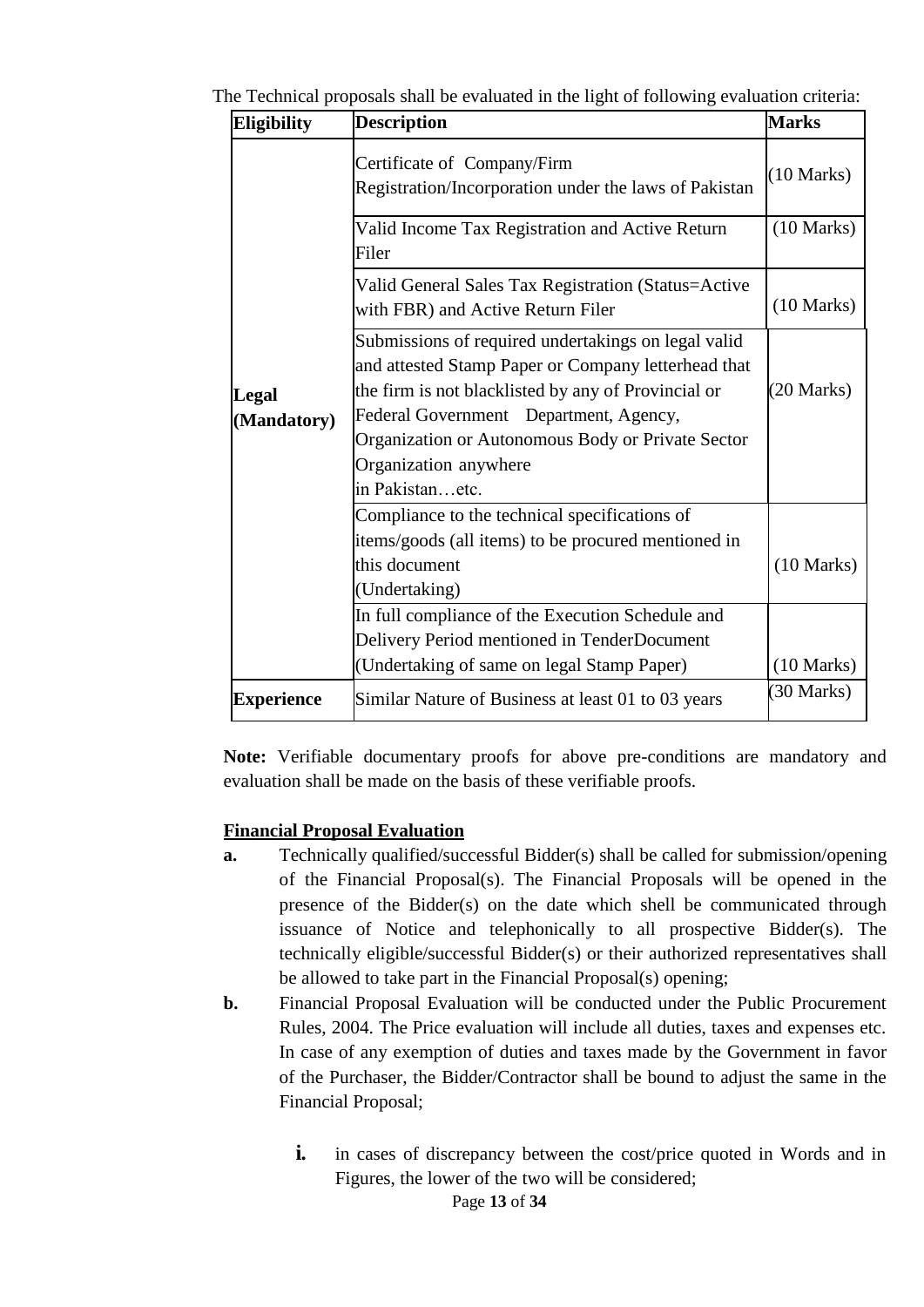- **ii.** in evaluation of the price of an imported item, the price will be determined and considered inclusive of the customs and other import duties…etc;
- **iii.** in evaluation of the price of articles/Goods which are subject to Excise Duty, Sales Tax, Income Tax or any other tax or duty levied by the Government, the price will be determined and considered inclusive of such duties and taxes.
- **c.** The Purchaser will not be responsible for any erroneous calculation of tax rates or any subsequent changes in rates or structure of applicable taxes. All differences arising out as above shall be fully borne by the Successful Bidder(s).

## **Award Criteria**

- **a.** At first step, eligible Bidder(s) as per Clause (Tender Eligibility) of this Tender Document, fulfilling the qualification and technical evaluation criteria will stand technically qualified;
- **b.** At second step, technically qualified and successful Bidder(s) will be evaluated in the light of all Pre-Conditions, necessary requisites and shall be selected on lowest cost/rate quoted as per rules and fulfilling all codal formalities, irrespective of their technical evaluation competency.

#### **Acceptance Letter/Purchase Order**

The Purchaser shall issue the Acceptance Letter/Purchase Order to the successful Bidder(s), within reasonable time of announcement of bid evaluation report (Rule-35&38 of PPRA Rules 2004 and prior to the expiry of the original bid validity period or extended bid validity period of the Tender, which shall constitute a contract, until execution of the formal Contract.

#### **Performance Security**

- **a.** The successful Bidder(s)/Contractor shall furnish Performance Security as under:
	- **i.** within ten **(10) days** of the receipt of the Acceptance Letter from the Purchaser;
	- **ii.** Performance Security would be submitted by the successful Bidder(s);
	- iii. in shape of a **Call Deposit drawn in favour of DDO MAG Kashmir Road Rawalpindi** issued by a scheduled Bank operating in Pakistan, as per Form provided in the Tender Document;
	- **iv.** for a sum equivalent to **10%** of the Contract Value;
	- **v.** denominated in Pak Rupees;
	- **vi.** Have a minimum validity period until the date of expiry of period of Contract, support period or termination of services, or fulfillment of all obligations under the Contract/Purchase Order, whichever is later. No other shape or form of Performance Security shall be acceptable with any validity less than the prescribed time period.
- **b.** The Performance Security shall be payable to the Purchaser, on occurrence of any/all of the following conditions: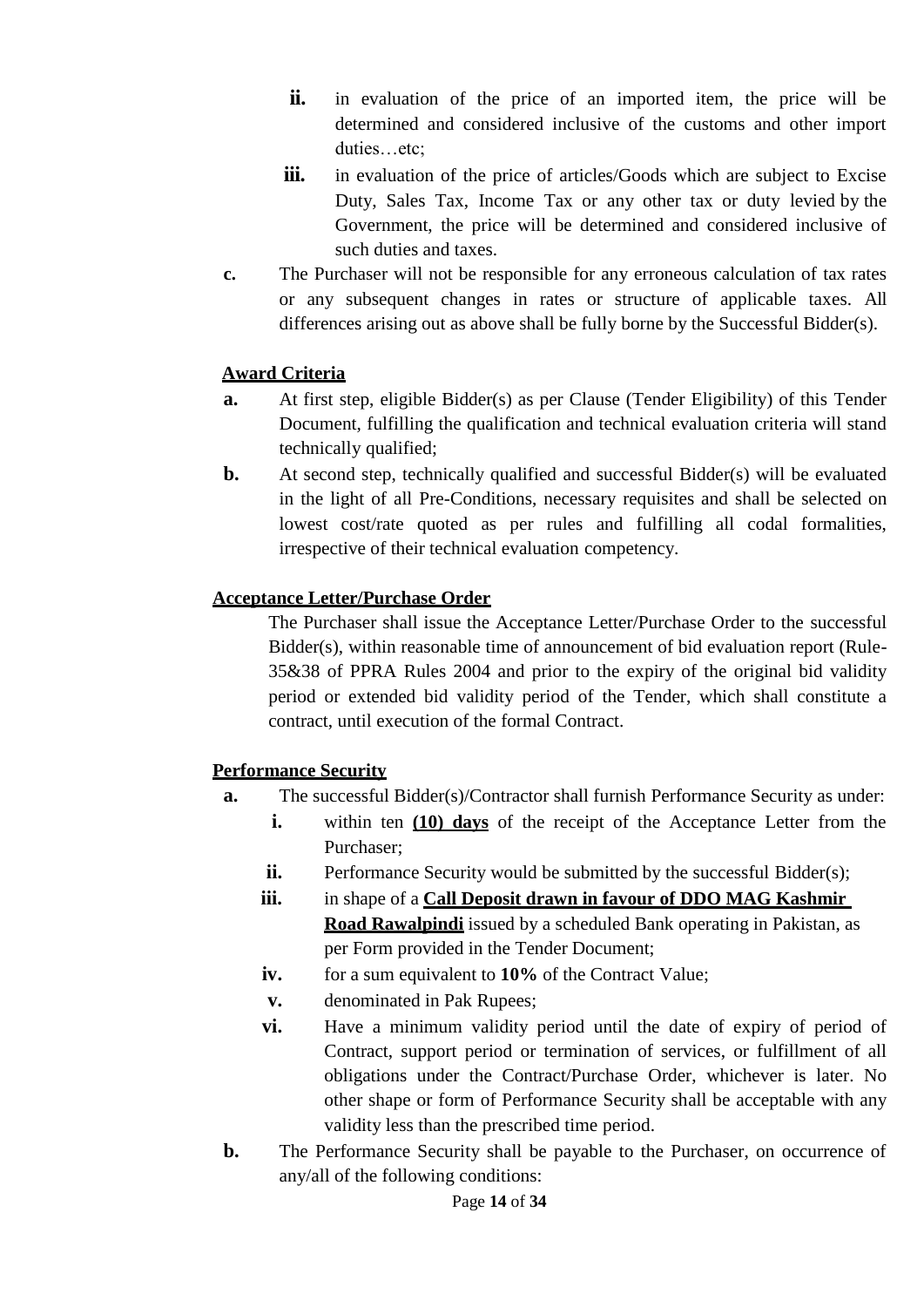- **i.** If the Contractor commits a default under the Contract:
- **ii.** If the Contractor fails to fulfill the obligations under the Contract;
- **iii.** If the Contractor violates any of the terms and conditions of the Contract.
- **c.** The Contractor shall cause the validity period of the Performance Security to be extended for such period(s) as the contract performance may be extended. The Performance Security shall be returned to the Bidder(s) within thirty working days after the expiry of its validity on receipt of written request from the Contractor.
- **d.** In case the Contractor fails to furnish Performance Security in the shape of Bank guarantee or Banker cheque within the stipulated period given under Letter of Acceptance and subsequent formal Contract, or till end of the currency of the said Contract, the amount of Bank Guarantee/Banker cheque as required, shall be deducted from the amount payable to the Contractor.
- **e.** No interest on the amount of performance guaranty/Banker cheque shell be charged by Bidders.

# **Terms & Conditions of Contract Form**

**a.** Terms & conduction laid down in contract document/form are part & parcel of the Bid documents and shell be applied to the successful bidder under the Tender.

#### **Redressal of Grievances by the Procuring Agency**

- **a.** The Purchaser may constitute a Committee comprising of odd number of persons, with proper powers and authorizations, to address the complaints of Bidder(s) that may occur prior to enforcement of the Procurement Contract.
- **b.** Any Bidder(s) feeling aggrieved by any act of the Purchaser after the submission of bid may lodge a written complaint concerning grievances not later than ten days after the announcement of the bid evaluation report.
- **c.** The Committee may investigate and decide upon the complaint within fifteen days of the receipt of the complaint.
- **d.** Mere fact of lodging of a complaint shall not warrant suspension of the procurement process.

#### **Instruction for Preparation Of Power Of Attorney/Letter of Authority**

- **a.** To be executed by an authorized representative of the Bidder(s) on company letterhead enclosing attested copy of Copy of National IdentityCard.
- **b.** The mode of execution of the Power of Attorney/Letter of Authority should be in accordance with the procedure, if any, laid down by the applicable law and the charter documents of the executants and when it is so required the same should be under common seal affixed in accordance with the required procedure.
- **c.** Also, wherever required, the Bidder(s) should submit for verification the extract of the charter documents such as a resolution/ power of attorney in favor of the person executing the Power of Attorney/Letter of Authority for the delegation of power hereunder on behalf of the Bidder(s).

Page **15** of **34**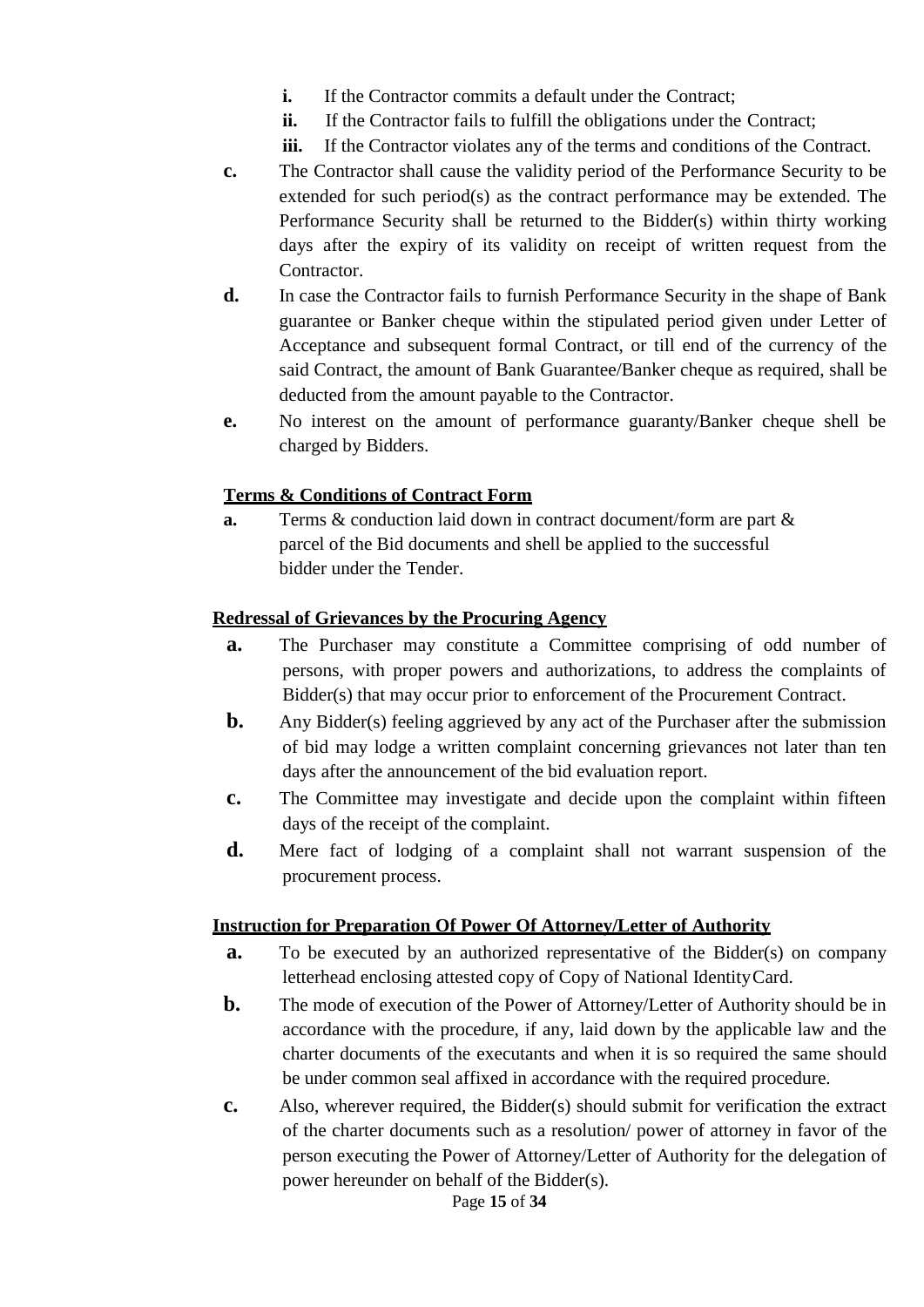**d.** In case the Tender Documents are signed by an authorized Director/Partner or Proprietor of the Applicant, a certified copy of the appropriate resolution/document conveying such authority may be enclosed in lieu of the Power of Attorney/Letter of Authority.

# **(3) FORM OF BID;**

# **Forms, Specifications, List of Goods, Bill of Quantities and Detail of Standards of Tender/Items**

*As per Annex-A (for Computer Stationery) and Annex-B (for Office Stationery) As per Annex-C (for list of General Items) and Annex-D (for List of Electric, Hardware & Sanitary Items)*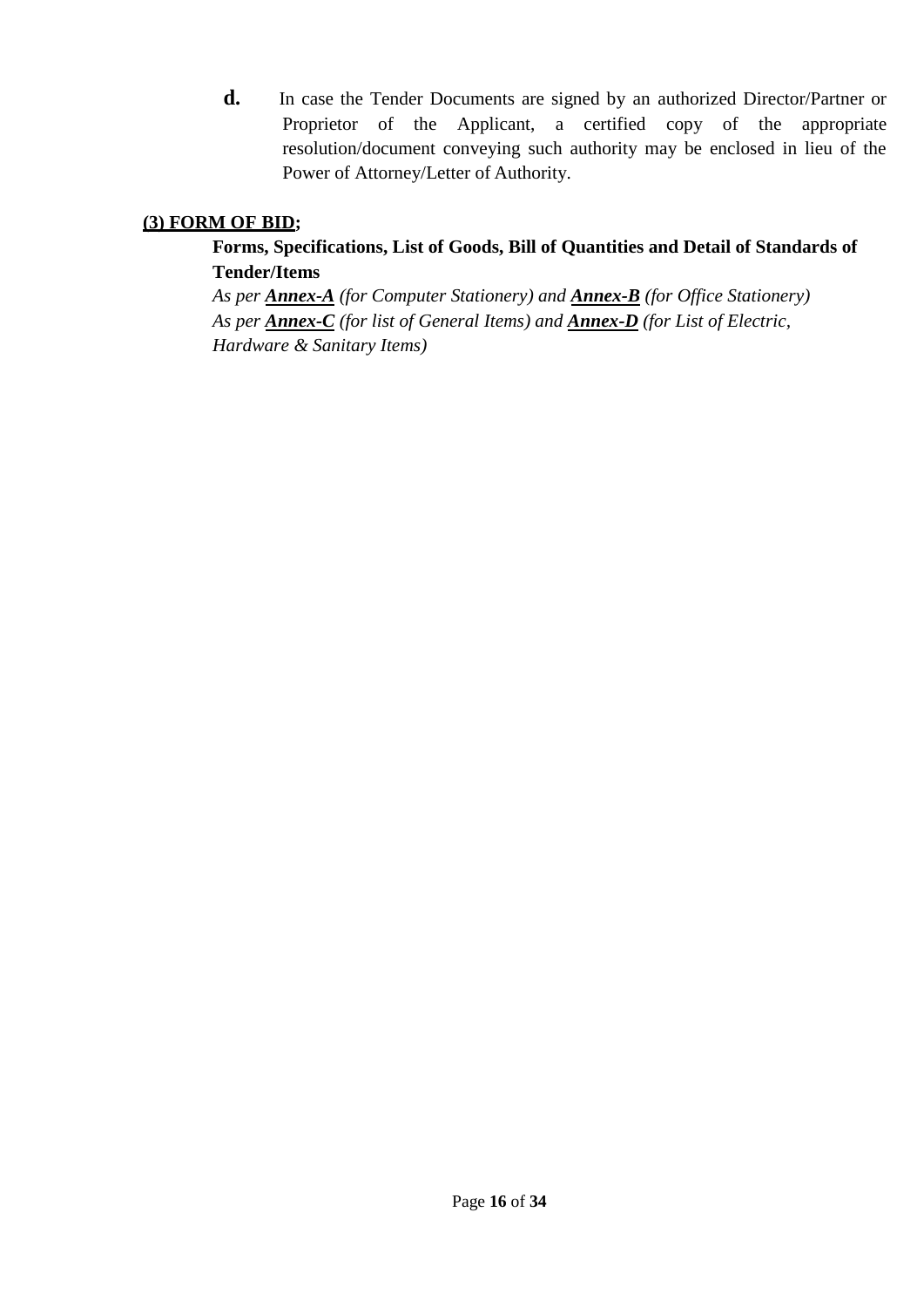[Rawalpindi, Date]

To,

Accounts officer, "G" Section MAG office, Kashmir Road Saddar Rawalpindi.

Dear Sir,

We, the undersigned, offer to provide the (insert title of assignment) in accordance with your Tender Document No. Dated \_ (insert date) \_. We hereby submit our Proposal, which includes the Technical Proposal and the Financial Proposal sealed in two separate envelopes.

We undertake, if our Proposal is accepted, to provide supply of \_

We also confirm that neither the Federal Government nor any of the Provincial Governments of Pakistan has declared us ineligible on charges of engaging in corrupt, fraudulent, collusive or coercive practices. We furthermore, pledge not to indulge in such practices in competing for or in executing the Contract, and we are aware of the relevant provisions of the Tender Document.

We understand you are not bound to accept any Proposal you receive.

We remain, Yours sincerely,

> Authorized Signature (Original) (In full and initials)

Name and Designation of Signatory Name of Firm Address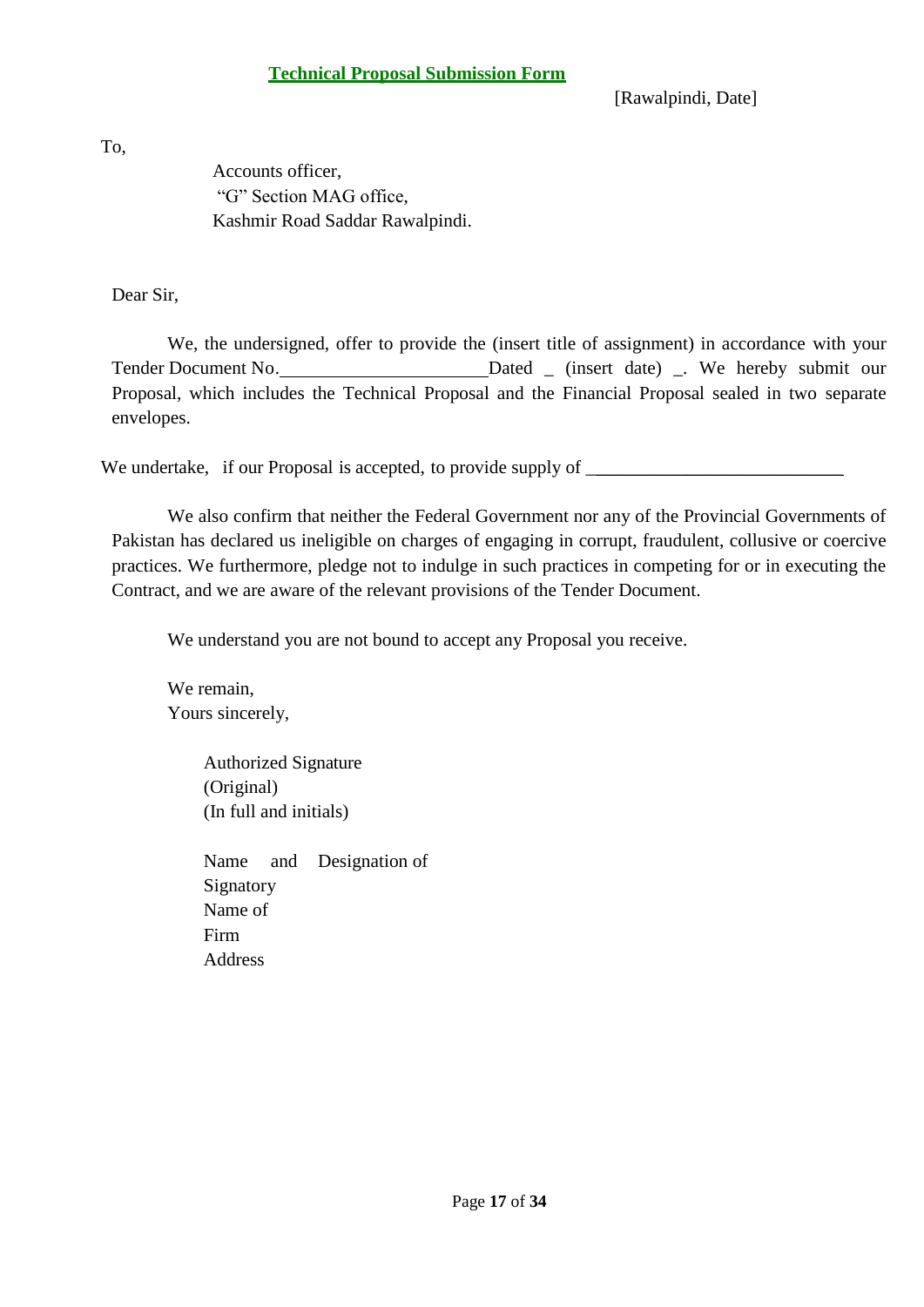[Rawalpindi, Date]

To,

Accounts officer, "G" Section MAG office, Kashmir Road Saddar Rawalpindi.

Dear Sir,

We, the undersigned, offer to provide the \_ (Insert title of assignment) \_ in accordance with your Tender Document No. dated \_ (insert date) \_ and our Technical Proposal. Our attached Financial Proposal is for the sum of \_ (insert amount in words and figures) \_. This amount is inclusive of all taxes.

Our Financial Proposal shall be binding upon us up to expiration of the validity period of the Proposal.

We also declare that neither the Federal Government nor any of the Provincial Governments of Pakistan has declared us ineligible on charges of engaging in corrupt, fraudulent, collusive, or coercive practices. We furthermore, pledge not to indulge in such practices in competing for or in executing the Contract, and are aware of the relevant provisions of the Proposal Document.

We understand that you are not bound to accept any Proposal you receive.

Signed: In the capacity of: Duly authorized to sign the proposal on behalf of the Applicant: Date: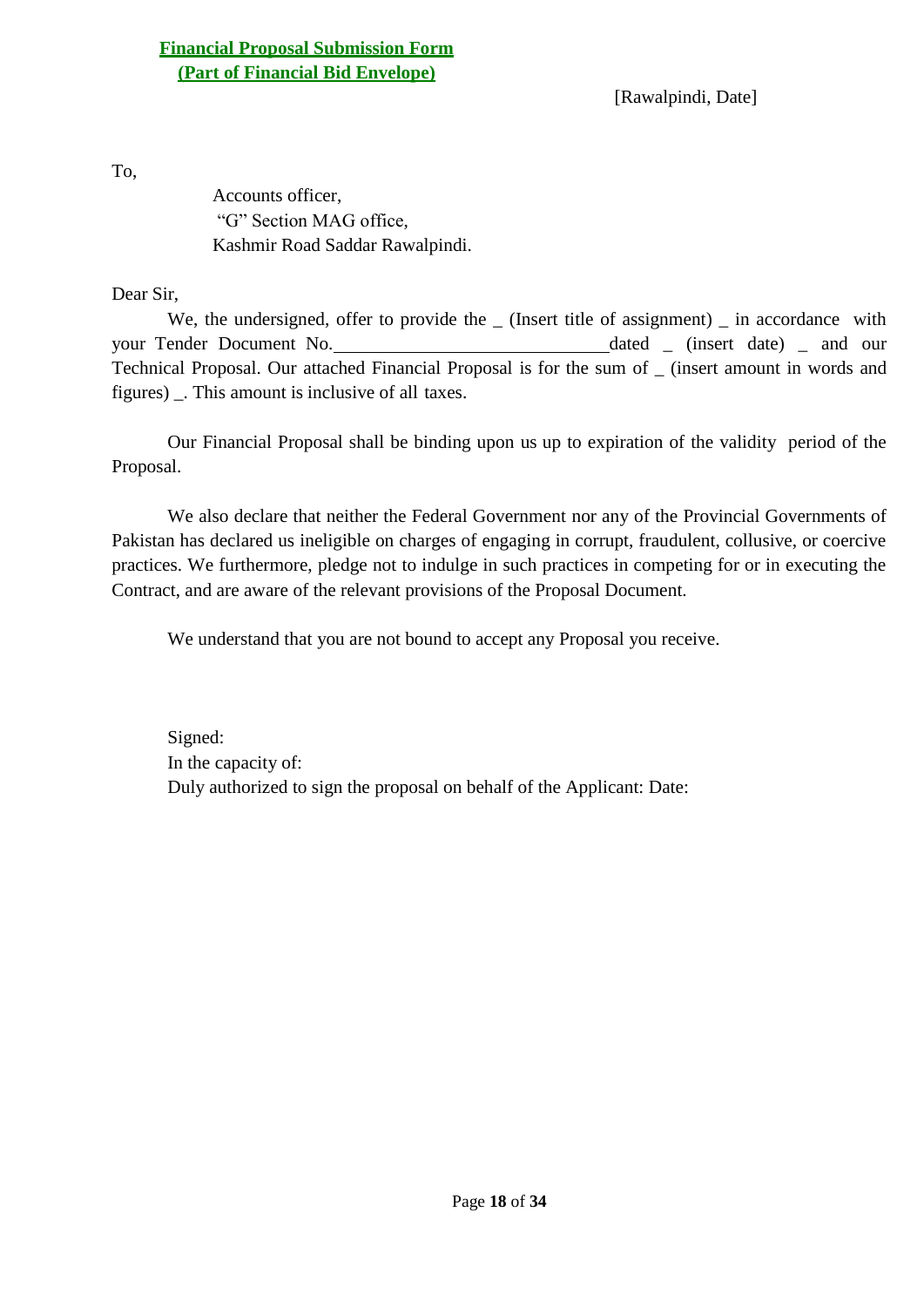[Rawalpindi, Date]

To,

The Accounts officer, G" Section MAG office, Kashmir Road Saddar, Rawalpindi.

## **Sub:** SUBMISSION OF BID

Dear Sir,

- **a)** Having examined the Tender related documents we, the undersigned, in conformity with the said document, offer to provide the said items on terms of reference to be signed upon the award of contract for the sum indicated as per financial bid.
- **b)** We undertake, if our proposal is accepted, to provide the tender items within time frame specified, starting from the date of signing of the Contract.
- **c)** We agree to abide by our proposal for the period of days from the date of bid opening and it shall remain binding upon us and may be accepted at any time before the expiration of that period.
- **d)** We agree to execute a Contract in the form to be communicated by the Purchaser.
- **e)** Unless and until a formal agreement is prepared and executed, this proposal together with your written acceptance thereof shall constitute a binding contract agreement.
- **f)** We understand that you are not bound either to accept the lowest or any bid you receive, or to give any reason for rejection of any bid and that you will not defray any expenses incurred by us in bidding.

Authorized Signatures with Official Seal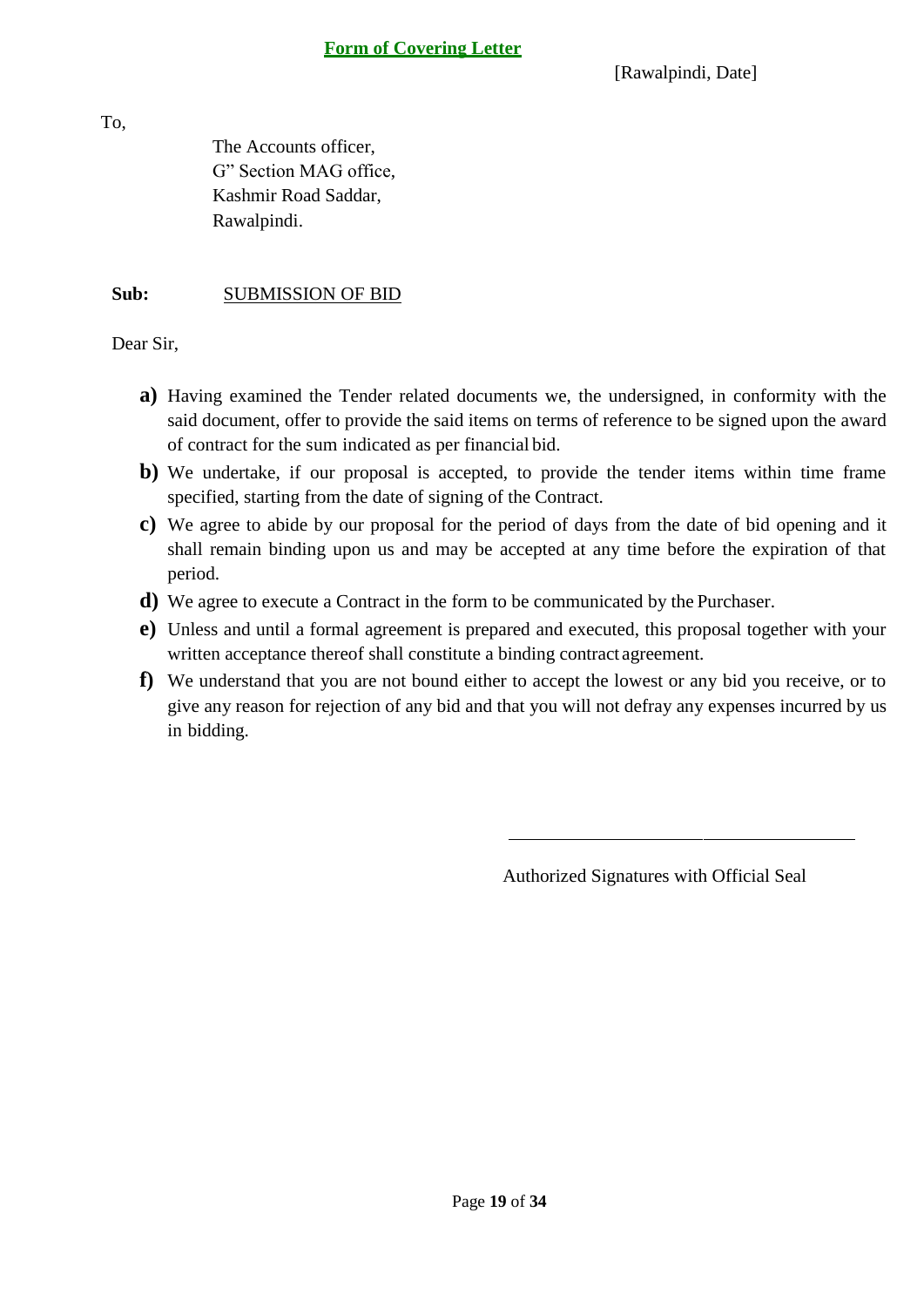# **FORM OF POWER OF ATTORNEY/LETTER OF AUTHORITY**

(On Stamp Paper of relevant value or Company letter head duly signed and stamped)

Know all men by these presents, we (name of the company and address of the registered office) do hereby appoint and authorize Mr. (full name and residential address) who is presently employed with us and holding the position of (name of position) as our attorney, to do in our name and on our behalf, all such acts, deeds and things necessary in connection with or incidental to our proposal for (name of the assignment) in response to the Tender invited by the (name of the Purchaser) including signing and submission of all documents and providing information/responses to (name of the Purchaser) in all matters in connection with our Bid.

We hereby agree to ratify all acts, deeds and things lawfully done by our said attorney pursuant to this Power of Attorney and that all acts, deeds and things done by our aforesaid attorney shall always be deemed to have been done by us.

| Dated<br>this<br>dav | $\Omega$ | O1 |
|----------------------|----------|----|
|                      |          |    |

(Signature) (Name, Designation and Address) Accepted

(Signature) (Name, Title and Address of the Attorney) Date: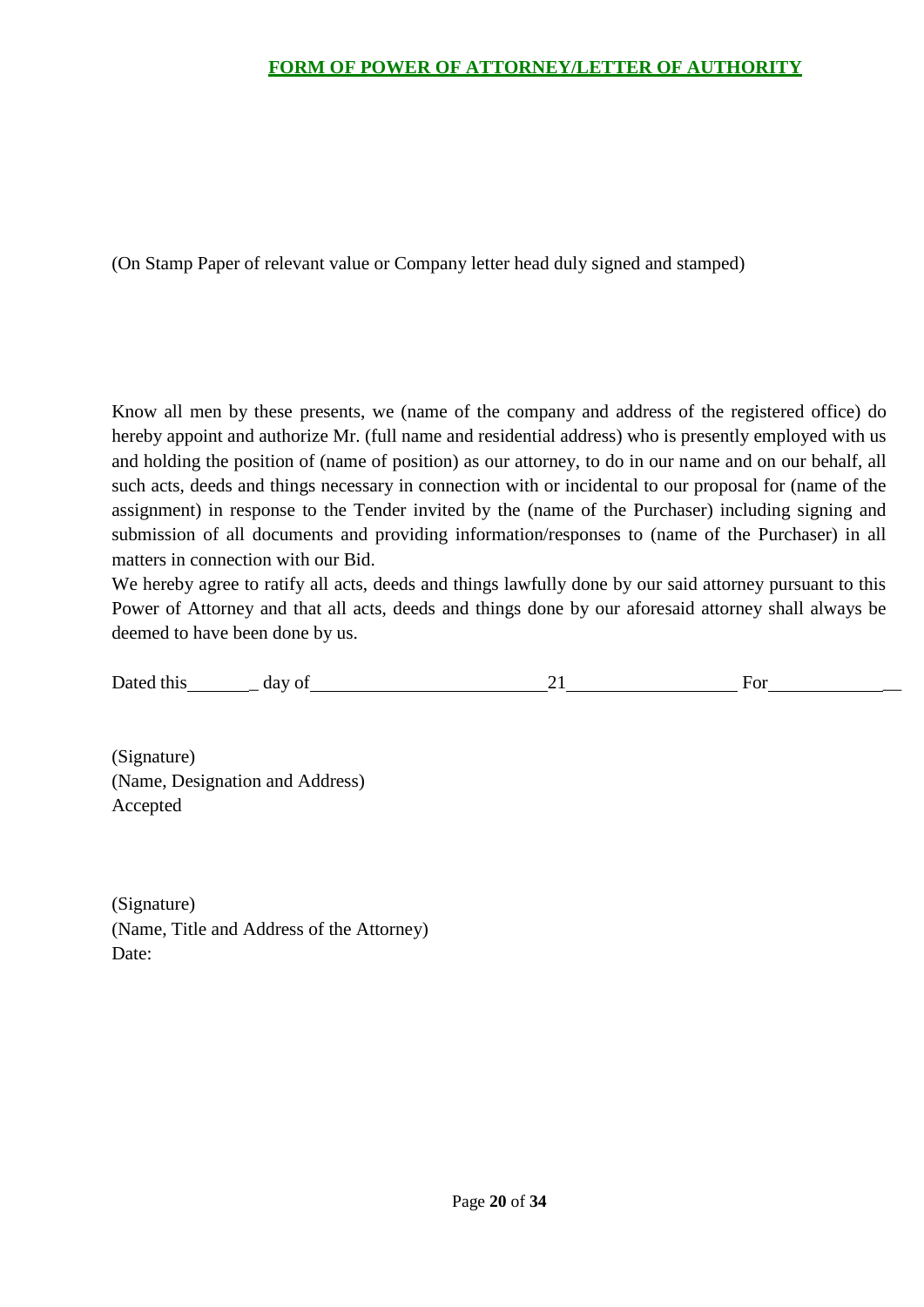## **FORM OF UNDERTAKING (On company letterhead)**

It is certified that the information submitted/furnished herein as per Tender Document with regard to \_ is true and correct and nothing has been concealed or tampered with. We have gone through all the instructions and terms & conditions contained in the Tender Document for **All 2013 Contract and are liable to any punitive action for furnishing** false information/documents.

| Dated this | ua |  |
|------------|----|--|
|            |    |  |

Signature

(Company Seal)

In the capacity of

Duly authorized to sign bids for and on behalf of: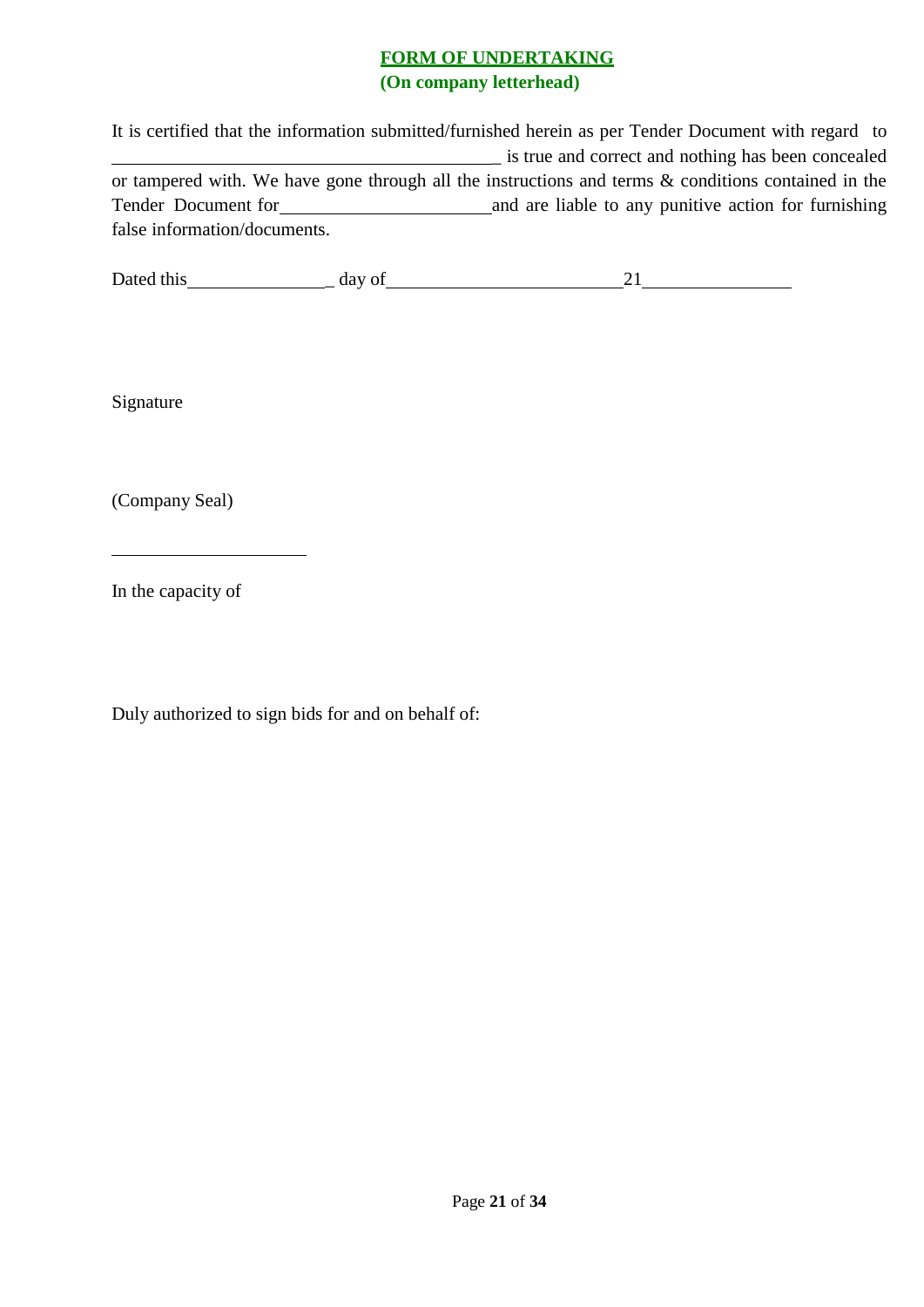# **Form of Integrity Pact**

We \_(Name of the Bidder(s)/supplier)\_ being the first duly sworn on oath submit, that Mr./Ms. (if participating through agent / representative) is the agent representative duly authorized by \_(Name of the Bidder(s) company)\_ hereinafter called the Contractor to submit the attached bid to the \_(Name of the Purchaser)\_. Affiant further states that the said M/s (Bidding Firm/Company Name) has not paid, given or donate or agreed to pay, given or donate to any officer or employee of the \_(Name of the Purchaser)\_ any money or thing of value, either directly or indirectly, for special consideration in the letting of the contract, or for giving undue advantage to any of the Bidder(s) in the bidding and in the evaluation and selection of the Bidder(s) for contract or other forms of non- compliance.

[The Seller/Supplier/Contractor] certifies that it has made and will make full disclosure of all agreements and arrangements with all persons in respect of or related to the transaction with the Purchaser and has not taken any action or will not take any action to circumvent the above declaration, representation or warranty.

[The Seller/Supplier/Contractor] accepts full responsibility and strict liability for making any false declaration, not making full disclosure, misrepresenting facts or taking any action likely to defeat the purpose of this declaration, representation and warranty. It agrees that any contract, right, interest, privilege or other obligation or benefit obtained or procured as aforesaid shall, without prejudice to any other right and remedies available to the Purchaser under any law, contract or other instrument, be voidable at the option of the Purchaser.

Notwithstanding any rights and remedies exercised by the Purchaser in this regard, [the Seller/Supplier/Contractor] agrees to indemnify the Purchaser for any loss or damage incurred by it on account of its corrupt business practices and further pay compensation to the Purchaser in an amount equivalent to ten times the sum of any commission, gratification, bribe, finder's fee or kickback given by [the Seller/Supplier/Contractor] as aforesaid for the purpose of obtaining or inducing the procurement of any contract, right, interest, privilege or other obligation or benefit in whatsoever form from the Purchaser.

> ------------ Signature & Stamp

Subscribed and sworn to me this \_ day of 21

Notary Public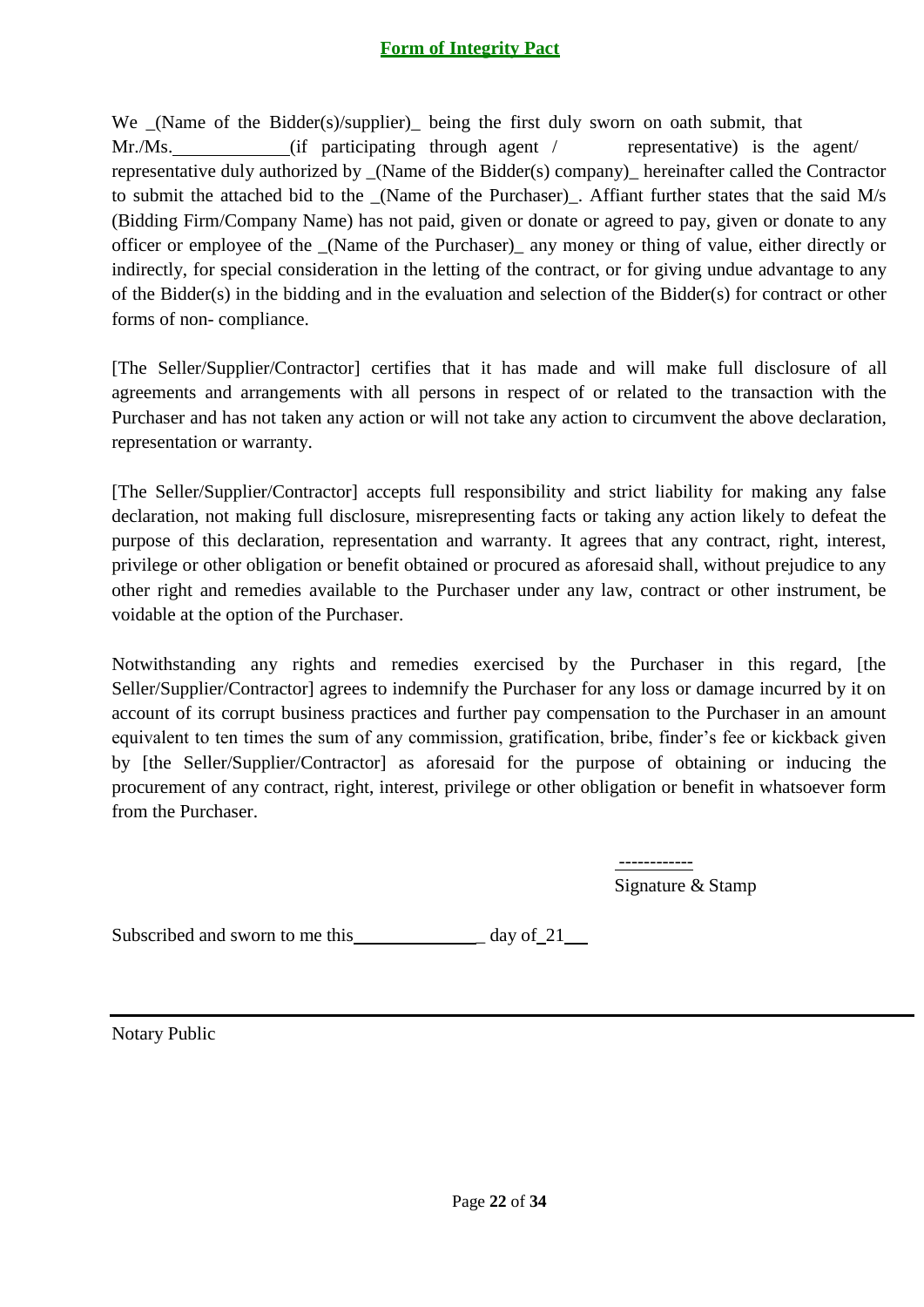**Issuing Authority: Date of Issuance: Date of Expiry: Claim Lodgment Date: (Must be one month later than the expiry date)**

**WHEREAS** [Name and Address of the Contractor] (hereinafter called "the Contractor") has agreed to supply the Goods against Tender (Name), Tender No. \_\_\_\_\_(hereinafter called "the Contract") for the Contract Value of PKR (in figures  $\qquad \qquad$  ) (in words  $\overline{\phantom{a}}$ .

AND WHEREAS it has been stipulated in the Tender Document that the successful Contractor shall

furnish Performance Security, within twenty **(20) days** of the receipt of the Acceptance Letter (Letter of Acceptance) from the Purchaser, in the form of **Call Deposit Receipt in favour of DDO MAG Kashmir Road Rawalpindi** issued by a scheduled Bank operating in Pakistan, as per this format, for a sum equivalent to Rs. (10% of the contract value) valid from the date of issue until all obligations have been fulfilled in accordance with the Contract;

AND WHEREAS [Name of the Bank] having registered office at [Address of the Bank] (hereinafter called "the Guarantor") has agreed to give the Contractor a Guarantee;

THEREFORE the Guarantor hereby affirms to bind himself and his successors to the Purchaser, for the sum of PKR (in figures ) (in words

**EXECUTE:** and undertakes to pay to the Purchaser, upon receipt of his written demand(s), any sum(s) as specified by him, not exceeding the above limit in aggregate, without cavil / argument and without the Purchaser having to substantiate

/ prove or to show grounds / reasons for such claim(s), on the occurrence of any / all of the following conditions:

- 1. If the Contractor commits a default under the Contract;
- 2. If the Contractor fails to fulfill any of the obligations under the Contract;
- 3. If the Contractor violates any of the provisions of theContract.

Provided that the Purchaser shall specify the occurred condition(s) owing to which the said sum is due to him.

Provided further that any demand(s)/claim(s) from the Purchaser shall reach the Guarantor within thirty working days after the expiry of the Guarantee.

This guarantee shall remain valid up to \_ or until expiry of warranties / support period or all obligations have been fulfilled in accordance with the Contract,

# **whichever is later**.

| Date this        | day of $2021$ . |  |  |
|------------------|-----------------|--|--|
| <b>GUARANTOR</b> |                 |  |  |
| Signature        | CNIC#           |  |  |
| Name             | Designation     |  |  |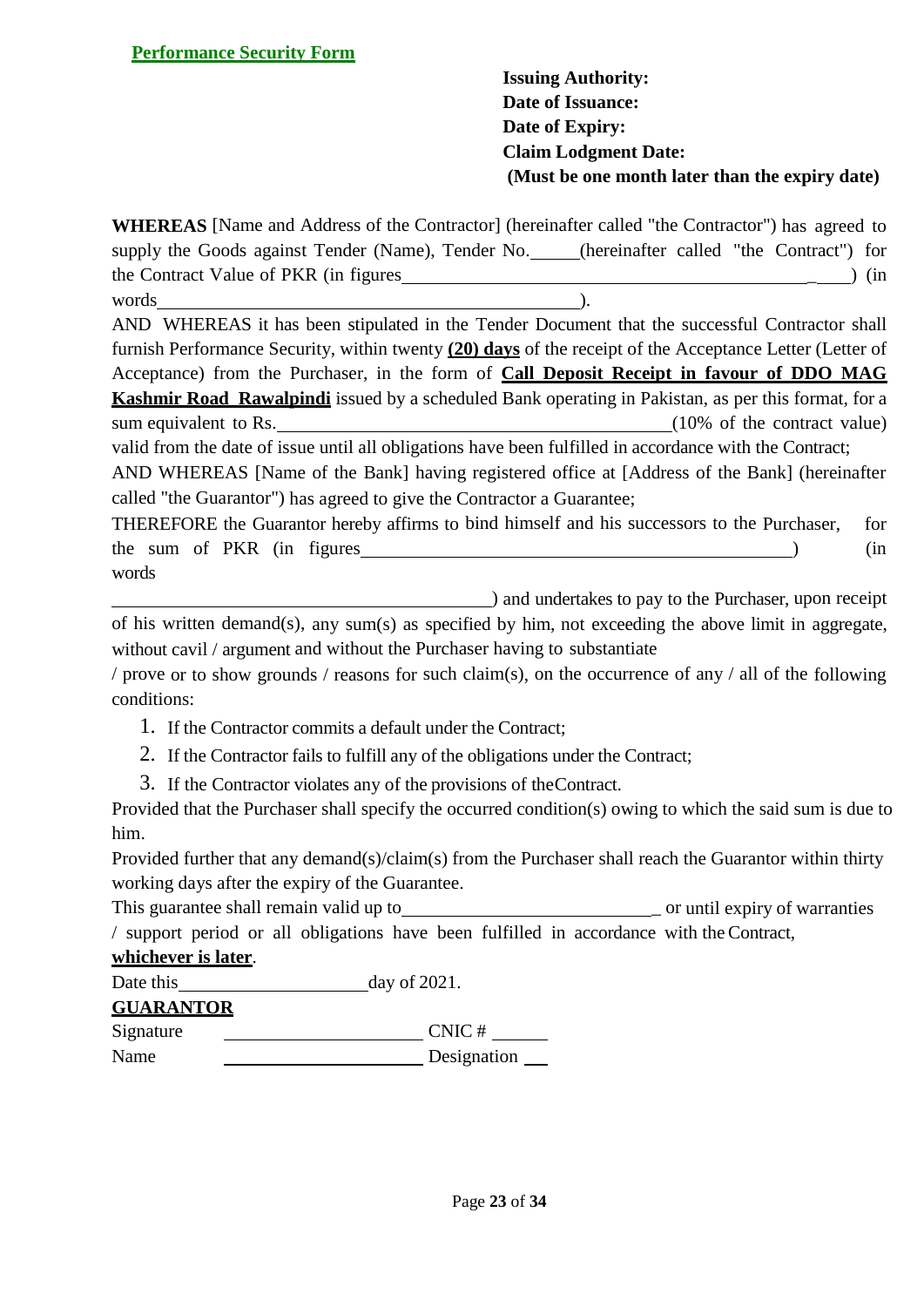## **Financial Capacity Form of the Bidder(s)**

Additionally, the following financial data form shall be filled out by the Bidder(s). The Purchaser reserves the right to request additional information about the financial capacity of the Bidder(s). A Bidder(s) who fails to demonstrate through financial records that it has the financial capacity to perform the required Supply may be disqualified.

| <b>Financial Information</b>              | Historical information for the previous three years<br>(most recent to oldest in (PAK Rupees) |              |              |
|-------------------------------------------|-----------------------------------------------------------------------------------------------|--------------|--------------|
|                                           | Year 1 (Year)                                                                                 | Year 2(Year) | Year 3(Year) |
| Information from Balance Sheet:           |                                                                                               |              |              |
| (1) Total Assets (TA)                     |                                                                                               |              |              |
| (2) Current Assets (CA)                   |                                                                                               |              |              |
| (3) Total Liabilities (TL)                |                                                                                               |              |              |
| Current Liabilities (CL)<br>$\mathbf{ii}$ |                                                                                               |              |              |
| <b>Information from Income Statement:</b> |                                                                                               |              |              |
| Total Revenue (TR)<br>$\overline{111}$ )  |                                                                                               |              |              |
| iv) Profits before Taxes<br>(PBT)         |                                                                                               |              |              |
| Net Worth $(1) - (3)$                     |                                                                                               |              |              |
| Current Ratio $(2) / (4)$                 |                                                                                               |              |              |

Provide information on current or past litigation or arbitration over the last three (3) years as shown in the form below.

| Litigation or arbitration in the last three (3) years: No:    | Yes: | (See |
|---------------------------------------------------------------|------|------|
| below) Litigation and Arbitration During Last three (3) Years |      |      |

Year Matter in Dispute Value of Award Against Contract in PAK Rupees

Authorized Signatures with Official Seal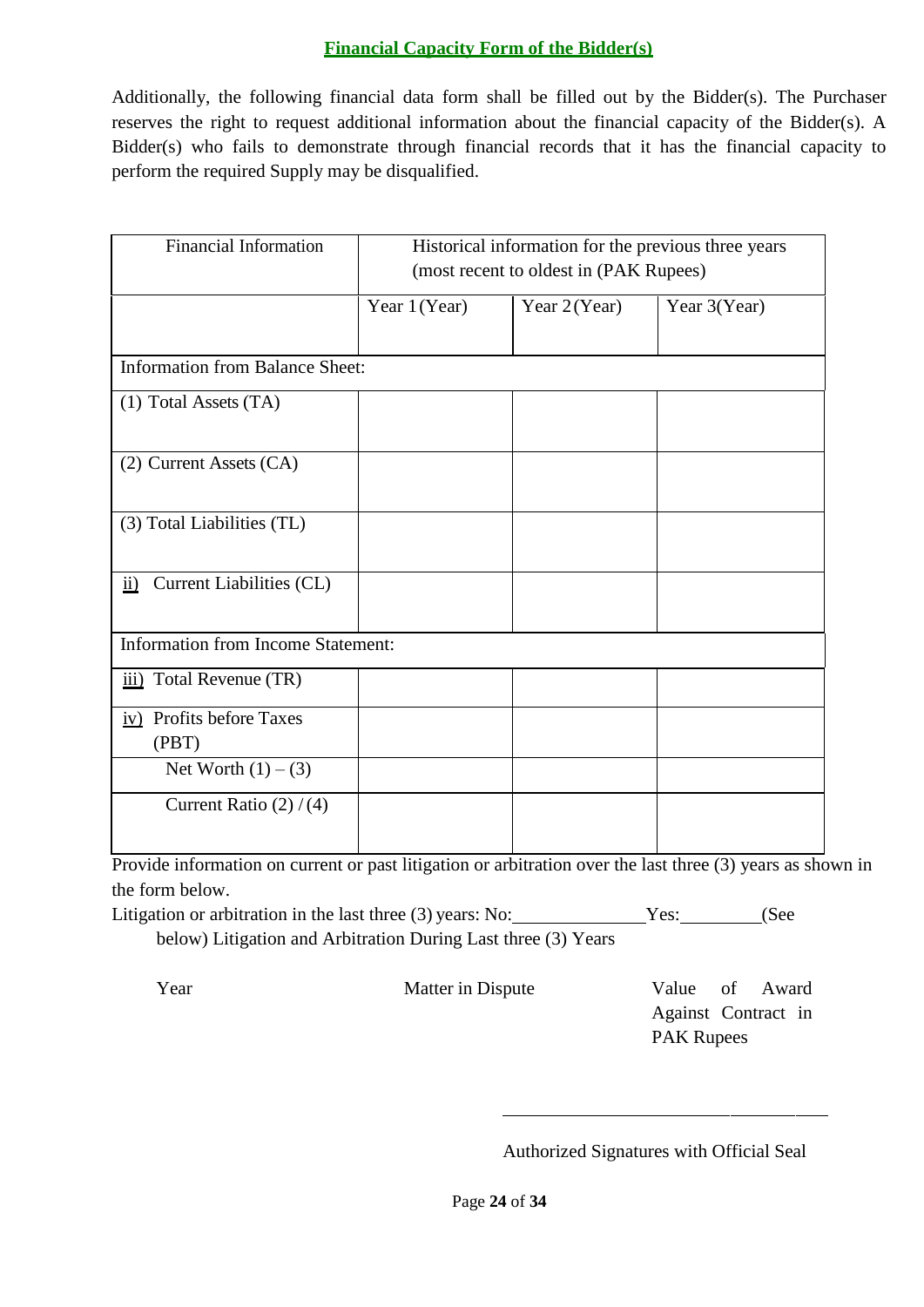# **FORM OF CONTRACT**

This CONTRACT AGREEMENT (this "Contract") made as of the **[day]** of **[month]**, **[year]**,

between **[Military Accountant General]** (the "Purchaser"), on the one part, and

**[full legal name of the Contractor],** on the other part severally liable to the Purchaser for all of the Contractor's obligations under this Contract and is deemed to be included in any reference to the term "the Contractor."

# **RECITALS**

# **WHEREAS,**

- (a) The Purchaser intends to spend a part of its budget/funds for making eligible payments under this Contract. Payments made under this contract will be subject, in all respects, to the terms and conditions of the Contract described herein.
- (b) The Purchaser has requested the Contractor to provide certain supply of Goods/Items as described in Tender Document; and
- (c) The Contractor, having represented to the Purchaser that it has the required financial resources, professional skills, and personnel resources, has agreed to provide the tender goods on the terms and conditions set forth in this Contract.
- (d) Now Therefore, the Parties to this Contract agree as follows:
- 1. The Contractor hereby covenants with the Purchaser to supply the Goods and to remedy defects/damage therein, at the time and in the manner, in conformity in all respects with the provisions of the Contract, in consideration of the payments to be made by the Purchaser to the Contractor.
- 2. The Purchaser hereby covenants with the Contractor to pay the Contractor, the Contract Price or such other sum as may become payable, at the times and in the manner, in conformity in all respects with the provisions of the Contract, in consideration of supply of the Goods and remedying of defects/damage therein.
- 3. The following shall be deemed to form and be read and construed as part of this Contract:
	- **i.** The Tender Document
	- **ii.** Bidder(s)'s Proposal
	- **iii.** Terms and Conditions of the Contract
	- **iv.** The Technical Specifications
	- **v.** Tender Forms
	- **vi.** Price Schedule/Bid
	- **vii.** Affidavit(s)
	- **viii.** Authorized Dealership/Agency Certificate regarding original Toners
	- **ix.** Performance Security
- 4. This Contract shall prevail over all other documents. In the event of any discrepancy/ inconsistency within the Contract, the above Documents shall prevail in the order listed above.
- 5. IN WITNESS whereof the Parties hereto have caused this Contract to be executed in accordance with the laws of **Pakistan** as of the day, month and year first indicated above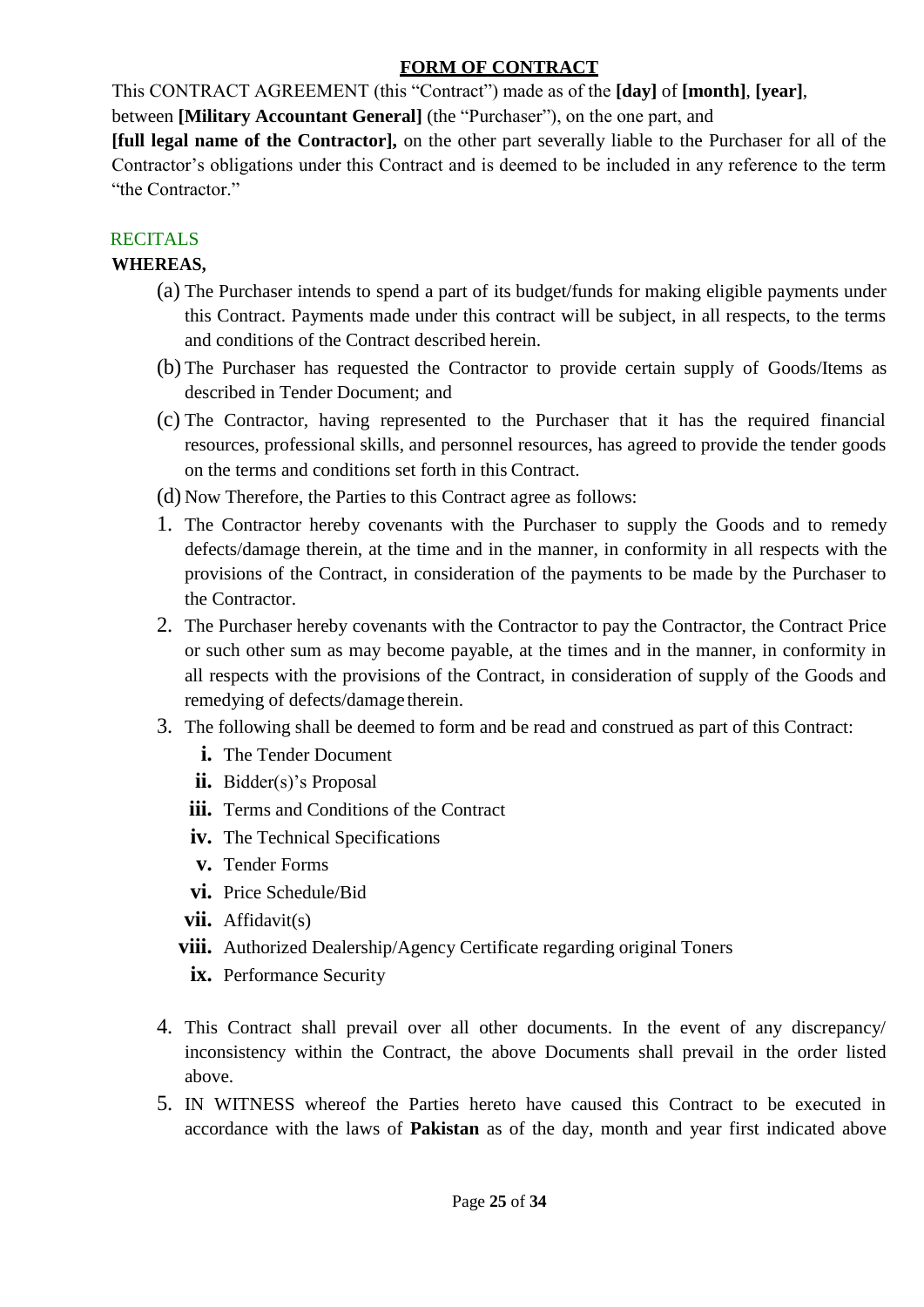| For [Military Accountant General]: | For | [full legal name<br>of<br>the<br>Contractor]: |
|------------------------------------|-----|-----------------------------------------------|
| Signature                          |     | Signature<br>Name:                            |
| Witnessed By:                      |     | Witnessed By:                                 |
| <b>WITNESSES</b>                   |     |                                               |
|                                    |     |                                               |
| $CNIC$ # $\qquad \qquad$           |     |                                               |
| Name                               |     |                                               |
|                                    |     | Designation                                   |
|                                    |     |                                               |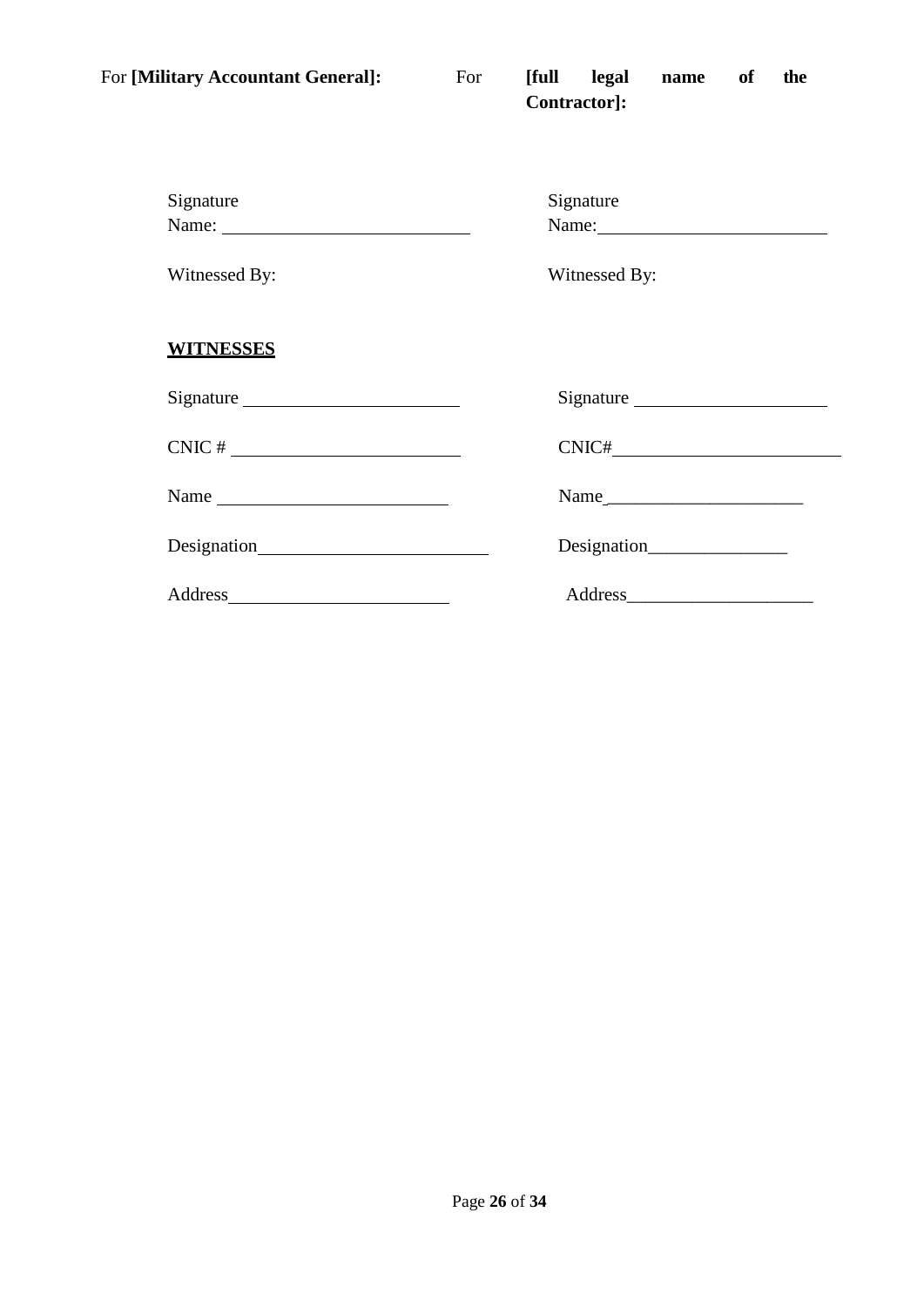## **(4). GENERAL OR SPECIAL CONDITIONS OF CONTRACT**

## **Contract**

After receipt of Performance Security from successful Bidder(s), the Purchaser shall send the Contract as provided in the Tender Document, to the successful Bidder(s) and within three working days of the receipt of such Contract the Bidder(s) shall sign and date the Contract and return it to the Purchaser.

## **Contract Duration**

The Contract shall be for a period of one (01) year i.e. w.e.f. 01/07/2021 to 30/06/2022

## **Contract Documents and Information**

The Contractor shall neither disclose any document, specification, sample, information nor make use of the Contract or disclose any of the provisions contained therein, furnished by or on behalf of the Purchaser, without prior permission of the Purchaser, to any person other than a person employed by the Contractor in performance of the Contract and such disclosure shall be only for purpose of performance of the Contract.

## **Contract Language**

The language of the Contract and other relevant documents between the Contractor and the Purchaser shall be English or Urdu or English & Urdu and in case of any translation the cost shall be borne by the Contractor.

## **Standards**

The Goods provided/supplied under the Contract shall conform to latest industrial quality standards.

# **Commercial Availability**

The commercial availability of the Goods required to be supplied under the Contract shall be ensured at the time of signing of the Contract.

# **Patent Rights**

The Contractor shall indemnify and hold the Purchaser harmless against all third party claims of infringement of patent, trademark or industrial design rights arising from use/supply of the Goods or any part thereof.

#### **Execution Schedule**

The Contractor shall ensure delivery of Goods mentioned in the Bidding Document on top priority within 10 days of the intimation/receipt of work order.

#### **Packing**

The Goods shall be properly packed to avoid any kind of internal or external damage or deterioration during storage/transit to final destination by the Contractor. The Contractor shall arrange and pay for the packing of the Goods to the place of destination and the cost thereof shall be included in the Contract Price.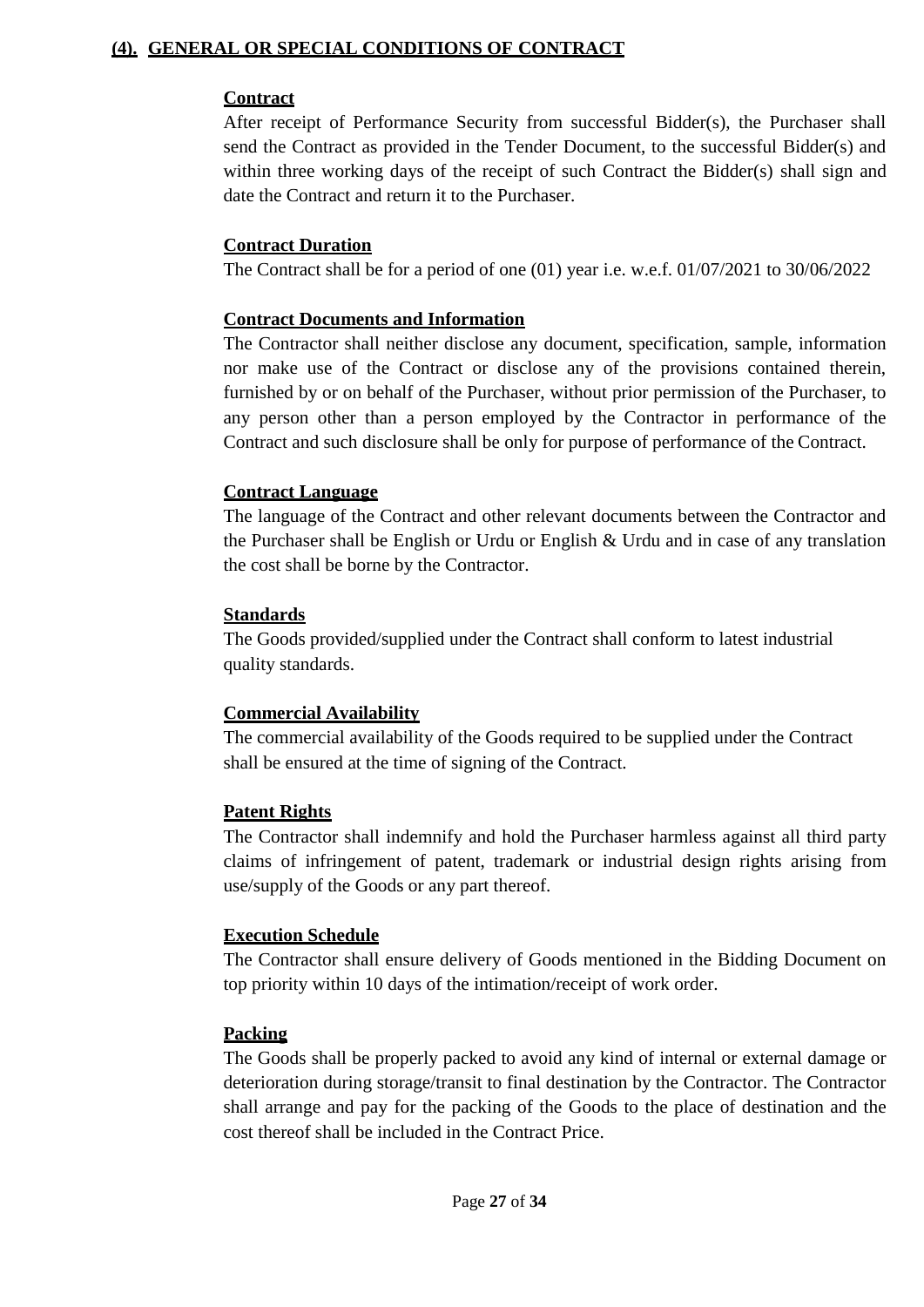#### **Insurance**

The Contractor may provide insurance of the Goods at his own will and he shall arrange and pay for such insurance and the cost thereof shall be included in the Contract Price.

#### **Labeling**

Items shall be clearly and properly labeled as per desire of the Purchaser.

#### **Delivery**

The Contractor shall deliver the Goods/Items at Islamabad within **10 days** as specified by the Purchaser and he shall clearly mention the destination address where items required to be provided.

The Contractor shall be responsible for physical custody of the Goods until the delivery, testing and taking over of the Goods is completed.

The Goods shall be delivered completely by the Contractor and if there is any apprehension of incomplete delivery, the Contractor shall complete the missing delivery immediately at his expenses.

The Contractor is required to provide a comprehensive logistics plan including supporting details regarding transportation, mobilization and personnel scheduling during warranty period.

The Contractor shall arrange and pay for the transport and maintenance of the Goods to the place of destination as specified in the Contract.

#### **Inspection and Testing**

The Client/the Purchaser shall inspect and test the Goods at the time of delivery in order to verify their conformity to the Technical Specifications.

The Purchaser may reject the Goods if they are not in conformity to the Technical Specifications, in any test(s) or inspection(s) and the Contractor shall either replace the rejected Goods or make all alterations necessary to meet the Technical Specifications, within three working days, free of cost to the Purchaser.

The Purchaser's post-delivery right to inspect, test and, where necessary, reject the Goods shall in no way be limited or waived by reason of pre-delivery inspection, testing or passing of the Goods.

Nothing contained in this document shall, in any way, release the Contractor from any Warranty or other obligations under the Contract.

#### **Taking-Over Certificate**

The Contractor may apply in writing for a Taking-Over Certificate and on receipt of such application the Client shall either issue the Taking-Over Certificate to the Contractor or reject the application giving the reasons and specifying the work required to be done by the Contractor to enable the Taking-Over Certificate to be issued.

Nothing contained in this document shall, in any way, release the Contractor from any Warranty or other obligations under the Contract.

#### **Warranty**

The Contractor shall warrant to the Purchaser Manufacturer's warranty for minimum one (1) year (hereinafter referred as Warranty Period) that the Goods supplied under the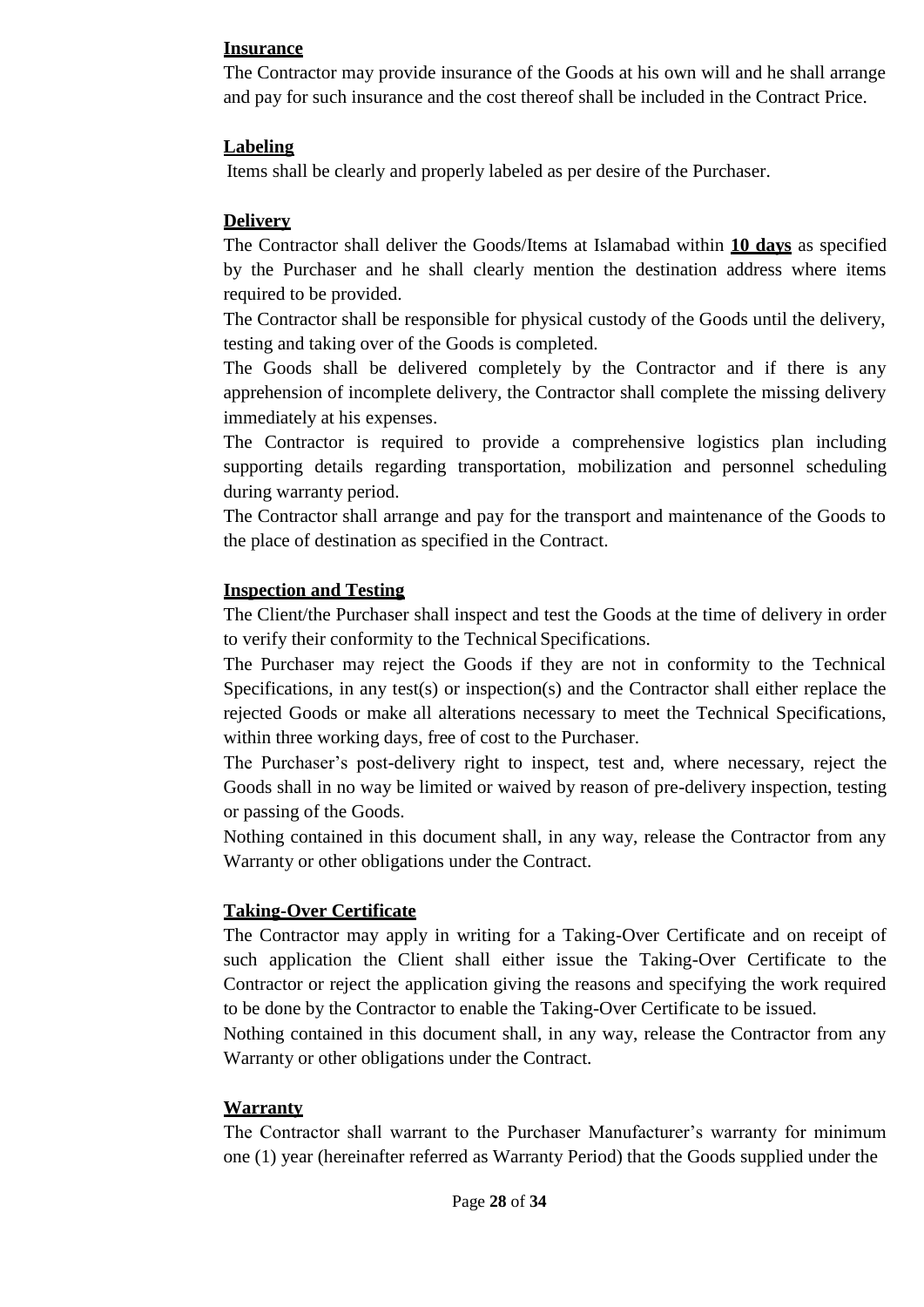Contract are genuine, brand new, non-refurbished, un- altered, imported through proper channel, without any defect and incorporate all recent improvements in design and materials, unless provided otherwise in the Contract. The Contractor shall provide replacement of defective/damaged items within 24 hours of intimation. The Contractor shall clearly mention Terms and Conditions for the Goods supplied after the expiry of initial warranty period. The Client shall, by written notice served on the Contractor with a copy to the Purchaser, indicate any claim(s) arising under the warranty. The Contractor shall, within the prescribed time period, after receipt of such notice, replace the defective/damaged Goods or parts thereof, without any cost to the Purchaser. The end user licenses, end user warranties and end user contracting support services shall be in the name of Purchaser, for the Goods supplied under the Contract.

#### **Ownership of Goods and Replaced Components**

Goods to be supplied to the Purchaser, pursuant to the Contract, shall become the property of the Purchaser when the Goods are taken over by the Purchaser. Defective components to be replaced by the Contractor, pursuant to the Contract, shall become the property of the Contractor as and where it lies.

#### **Defects Liability Expiry Certificate**

The Contractor shall, after expiry of the warranty period, by written notice served on the Client with a copy to the Purchaser, apply for a Defects Liability Expiry Certificate. The Client shall, within seven days of receipt of such notice, either issue the Defects Liability Expiry Certificate to the Contractor with a copy to the Purchaser, stating the date of expiry of the Warranty Period for all the Goods supplied and fulfillment of all obligations by the Contractor, under the Contract; or reject the application giving the reasons and specifying the work required to be done by the Contractor to enable the Defects Liability Expiry Certificate to be issued.

#### **Payment**

The Contractor shall provide all necessary supporting documents along with invoice.

The Contractor shall submit an Application for Payment to the Purchaser. The Application for Payment shall be accompanied by such invoices, receipts or other documentary evidence as the Purchaser may require; state the amount claimed; and set forth in detail, in the order of the Price Schedule, particulars of the Goods supplied upto the date of the Application for Payment and subsequent to the period covered by the last preceding Payment, if any.

The Purchaser shall get verified the details of Goods delivered against the invoice from the concerned Officer/Official of SCP and Payment shall be made on complete delivery of Goods after issuance of satisfactory certificate by concerned Officer/Official, as per details given in relevant Letter of Acceptance.

The Purchaser shall pay the amount verified within thirty (30) days. Payment shall not be made in advance and against partial deliveries. The Purchaser shall make payment for the Goods supplied to the Contractor, as per Government policy, in Pak Rupees, through treasury cheque.

The Contractor shall cause the validity period of the Performance Security to be extended for such period(s) as the contract performance may be extended. In case the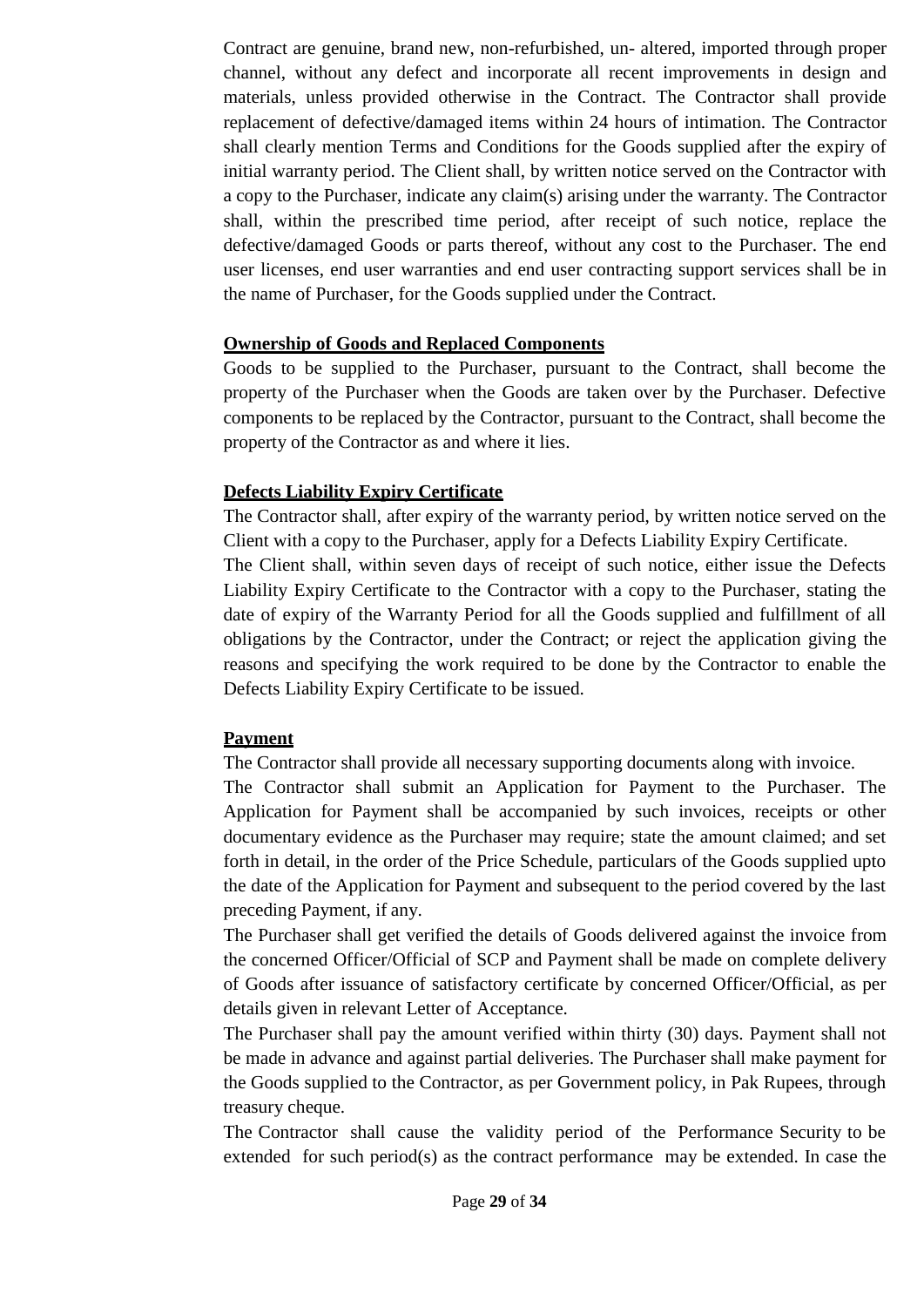Contractor fails to submit Bank guarantee with extended validity period for such period(s) as the contract performance may be extended, an amount equal to 10% of total contract value shall be deducted from the payments to be made against the contract All payments shall be subject to any and all taxes, duties and levies applicable under the laws of Pakistan, for the whole period starting from issuance of Acceptance Letter till termination of the signed contract in this regard.

#### **Price**

The Contractor shall not charge prices for the Goods supplied and provided and for other obligations discharged, under the Contract, varying from the prices quoted by the Contractor in the Price Schedule.

#### **Contract Amendment**

The Purchaser may at any time, by written notice served to the Contractor, alter or amend the contract for any identified need/requirement in the light of prevailing rules and regulations.

The Contractor shall not execute any Change until and unless the Purchaser has allowed the said Change, by written order served on the Contractor with a copy to the Client.

The Change, mutually agreed upon, shall constitute part of the obligations under this Contract, and the provisions of the Contract shall apply to the said Change.

No variation or modification in the Contract shall be made, except by written amendment signed by both the Purchaser and the Contractor.

#### **Assignment/Subcontract**

The Contractor shall not assign or sub-contract its obligations under the Contract, in whole or in part, except with the Purchaser's prior written consent. The Contractor shall guarantee that any and/or all assignees / subcontractors of the Contractor shall, for performance of any part / whole of the work under the contract, comply fully with the terms and conditions of the Contract applicable to such part / whole of the work under the contract.

#### **Extensions In Time For Performance Of Obligations Under The Contract**

If the Contractor encounters conditions impeding timely performance of any of the obligations, under the Contract, at any time, the Contractor shall, by written notice served on the Purchaser with a copy to the Client, promptly indicate the facts of the delay, its likely duration and its cause(s). As soon as practicable after receipt of such notice, the Purchaser shall evaluate the situation and may, at its exclusive discretion, without prejudice to any other remedy it may have, by written order served on the Contractor with a copy to the Client, extend the Contractor's time for performance of its obligations under the Contract.

#### **Liquidated Damages**

If the Contractor fails / delays in performance of any of the obligations, under the Contract / violates any of the provisions of the Contract / commits breach of any of the terms and conditions of the Contract the Purchaser may, without prejudice to any other right of action / remedy it may have, deduct from the Contract Price, as liquidated damages, a sum of money @1% of the total Contract Price which is attributable to such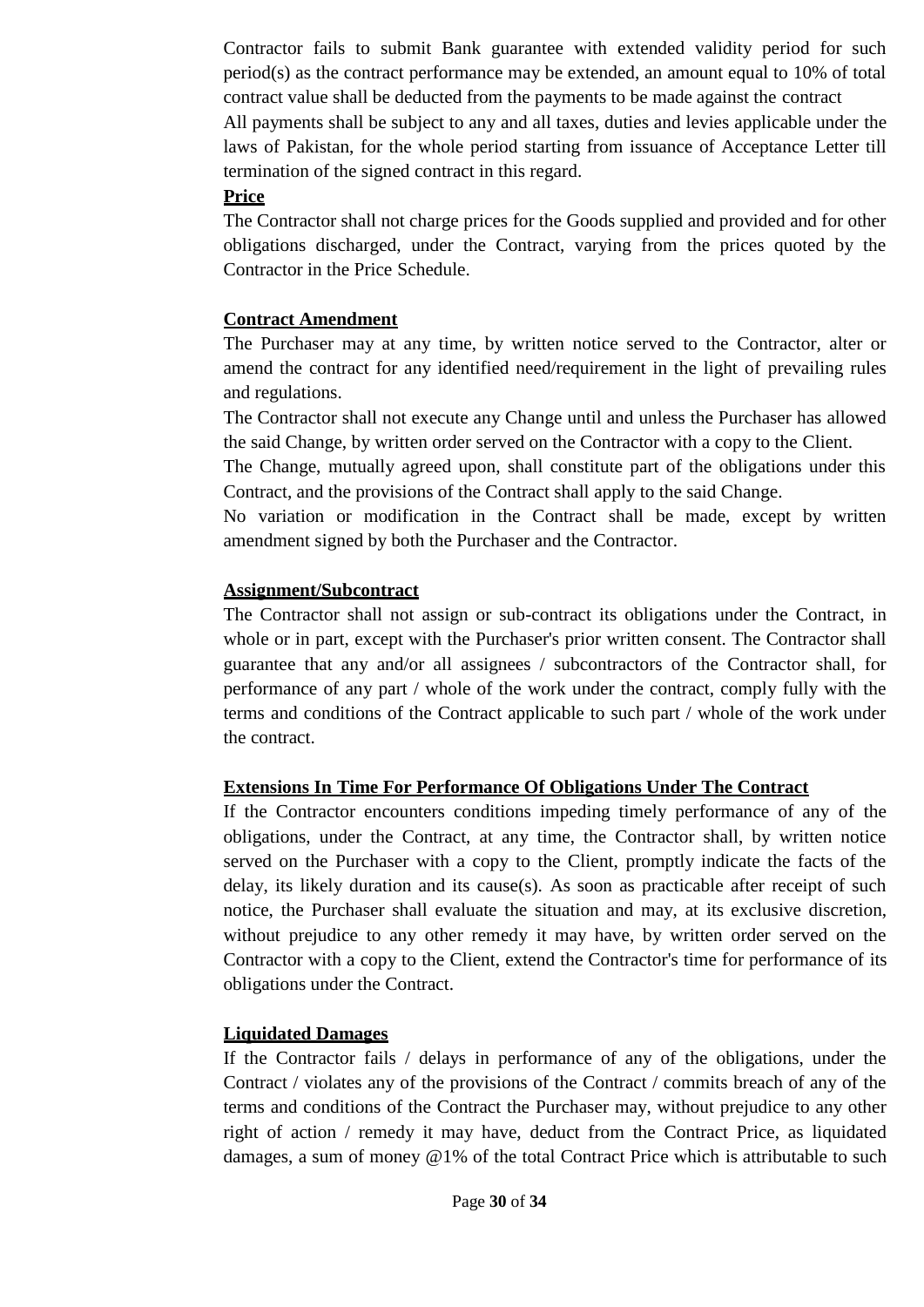part of the Goods, in consequence of the failure / delay, be put to the intended use, for every day between the scheduled delivery date(s), with any extension of time thereof granted by the Purchaser, and the actual delivery date(s). Provided that the amount so deducted shall not exceed, in the aggregate, **20%** of the Contract Price.

#### **Blacklisting**

If the Contractor fails / delays in performance of any of the obligations, under the Contract / violates any of the provisions of the Contract / commits breach of any of the terms and conditions of the Contract or found to have engaged in corrupt or fraudulent practices in competing for the award of contract or during the execution of the contract, the Purchaser may without prejudice to any other right of action / remedy it may blacklist the Contractor, either indefinitely or for a stated period, for future Tenders in public sector, as per provision of Public Procurement Rules, 2004 and SCP Procurement Regulations and Guidelines.

#### **Forfeiture of Performance Security**

The Performance Security shall be forfeited by the Purchaser, on occurrence of any or all of the following conditions:

- **i.** If the Contractor commits a default under the Contract;
- **ii.** If the Contractor fails to fulfill any of the obligations under the Contract;
- **iii.** If the Contractor violates any of the terms and conditions of the Contract;

The Contractor shall cause the validity period of the performance security to be extended for such period(s) as the contract performance may be extended. In case the Contractor fails to submit Bank guarantee with extended validity period for such  $period(s)$  as the contract performance may be extended, an amount equal to 10% of total contract value shall be deducted from the payments to be made against the contract.

If the Contractor fails / delays in performance of any of the obligations, under the Contract / violates any of the provisions of the Contract / commits breach of any of the terms and conditions of the Contract the Purchaser may, without prejudice to any other right of action / remedy it may have, forfeit Performance Security of the Contractor.

Failure to supply required items within the specified time period will invoke penalty as specified in this document. In addition to that, Performance Security amount will be forfeited and the company will not be allowed to participate in future Tenders as well.

#### **Termination for Default**

If the Contractor fails / delays in performance of any of the obligations, under the Contract / violates any of the provisions of the Contract / commits breach of any of the terms and conditions of the Contract the Purchaser may, at any time, without prejudice to any other right of action / remedy it may have, by written notice served on the Contractor with a copy to the Client, indicate the nature of the default(s) and terminate the Contract, in whole or in part, without any compensation to the Contractor. Provided that the termination of the Contract shall be resorted to only if the Contractor does not cure its failure / delay, within fifteen working days (or such longer period as the Client may allow in writing), after receipt of such notice.

If the Purchaser terminates the Contract for default, in whole or in part, the Purchaser may procure, upon such terms and conditions and in such manner as it deems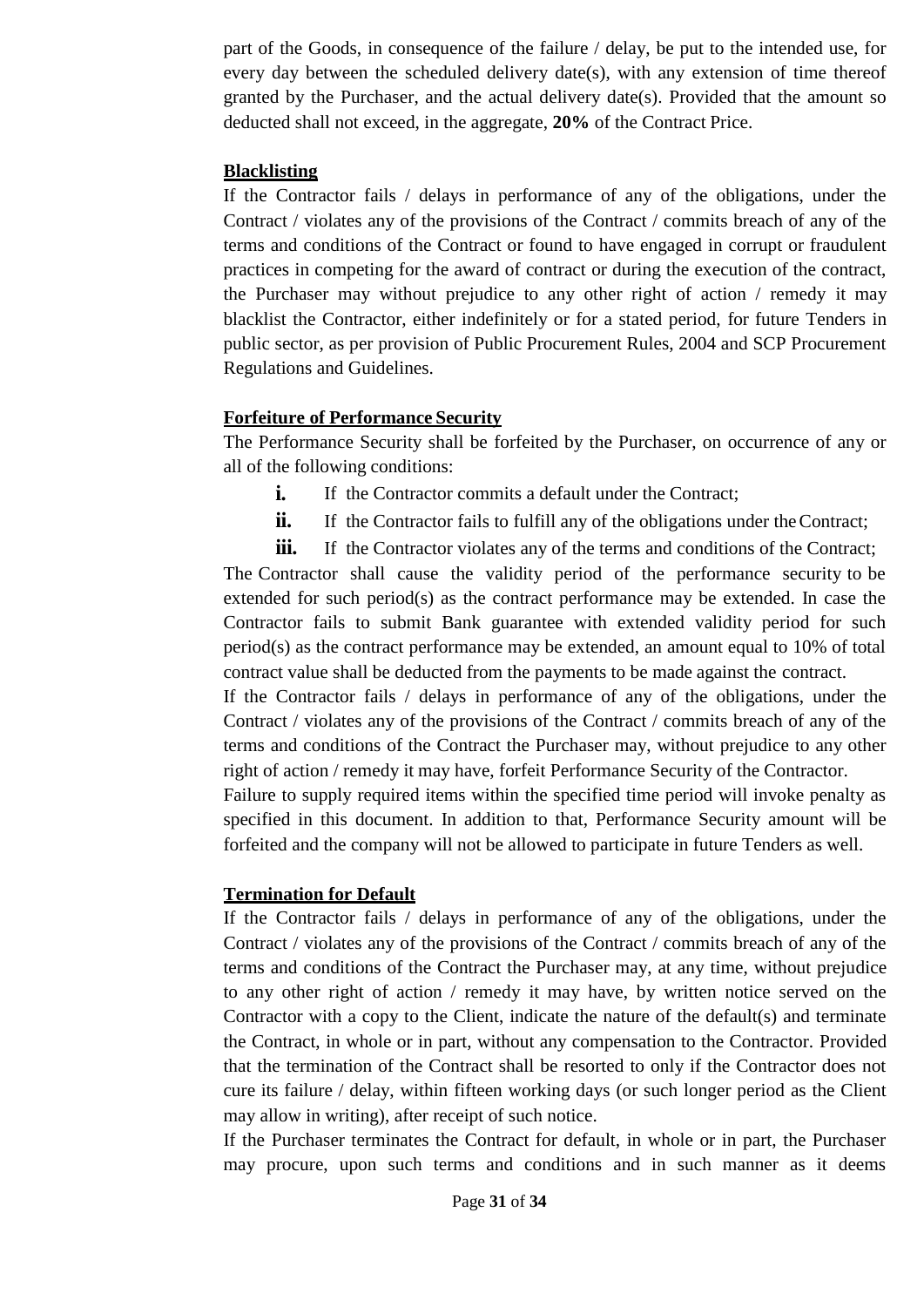appropriate, Goods, similar to those undelivered, and the Contractor shall be liable to the Purchaser for any excess costs for such similar Goods. However, the Contractor shall continue performance of the Contract to the extent not terminated.

#### **Termination for Insolvency**

If the Contractor becomes Bankrupt or otherwise insolvent, the Purchaser may, at any time, without prejudice to any other right of action / remedy it may have, by written notice served on the Contractor with a copy to the Client, indicate the nature of the insolvency and terminate the Contract, in whole or in part, without any compensation to the Contractor.

#### **Termination for Convenience**

The Purchaser may, at any time, by written notice served on the Contractor with a copy to the Client, terminate the Contract, in whole or in part, for its convenience, without any compensation to the Contractor.

The Goods which are complete or to be completed by the Contractor, within twenty working days after the receipt of such notice, shall be accepted by the Purchaser. For the remaining Goods, the Purchaser may elect:

- **i.** to have any portion thereof completed and delivered; and/or
- **ii.** to cancel the remainder and pay to the Contractor an agreed amount for partially completed Goods and materials/parts previously procured by the Contractor for the purpose of the Contract, together with a reasonable allowance for overhead & profit.

#### **Force Majeure**

For the purpose of this contract "Force Majeure" means an event which is beyond the reasonable control of a party and which makes a party's performance of its obligations under the Contract impossible or so impractical as to be considered impossible under the circumstances, and includes, but is not limited to, War, Riots, Storm, Flood or other industrial actions (except where such strikes, lockouts or other industrial are within the power of the party invoking Force Majeure), confiscation or any other action by Government agencies.

The Contractor shall not be liable for liquidated damages, forfeiture of its Performance Security, blacklisting for future Tenders, termination for default, if and to the extent his failure/delay in performance /discharge of obligations under the Contract is the result of an event of Force Majeure.

If a Force Majeure situation arises, The Contractor shall, by written notice served on The Purchaser, indicate such condition and the cause thereof. Unless otherwise directed by The Purchaser in writing, The Contractor shall continue to perform under the Contract as far as is reasonably practical, and shall seek all reasonable alternative means for performance not prevented by the Force Majeure event.

Force Majeure shall not include (i) any event which is caused by the negligence or intentional action of a Party or Agents or Employees, nor (ii) any event which a diligent Party could reasonably have been expected to both (A) take into account at the time of the conclusion of this Contract and (B) avoid or overcome in the carrying out of its obligations here under.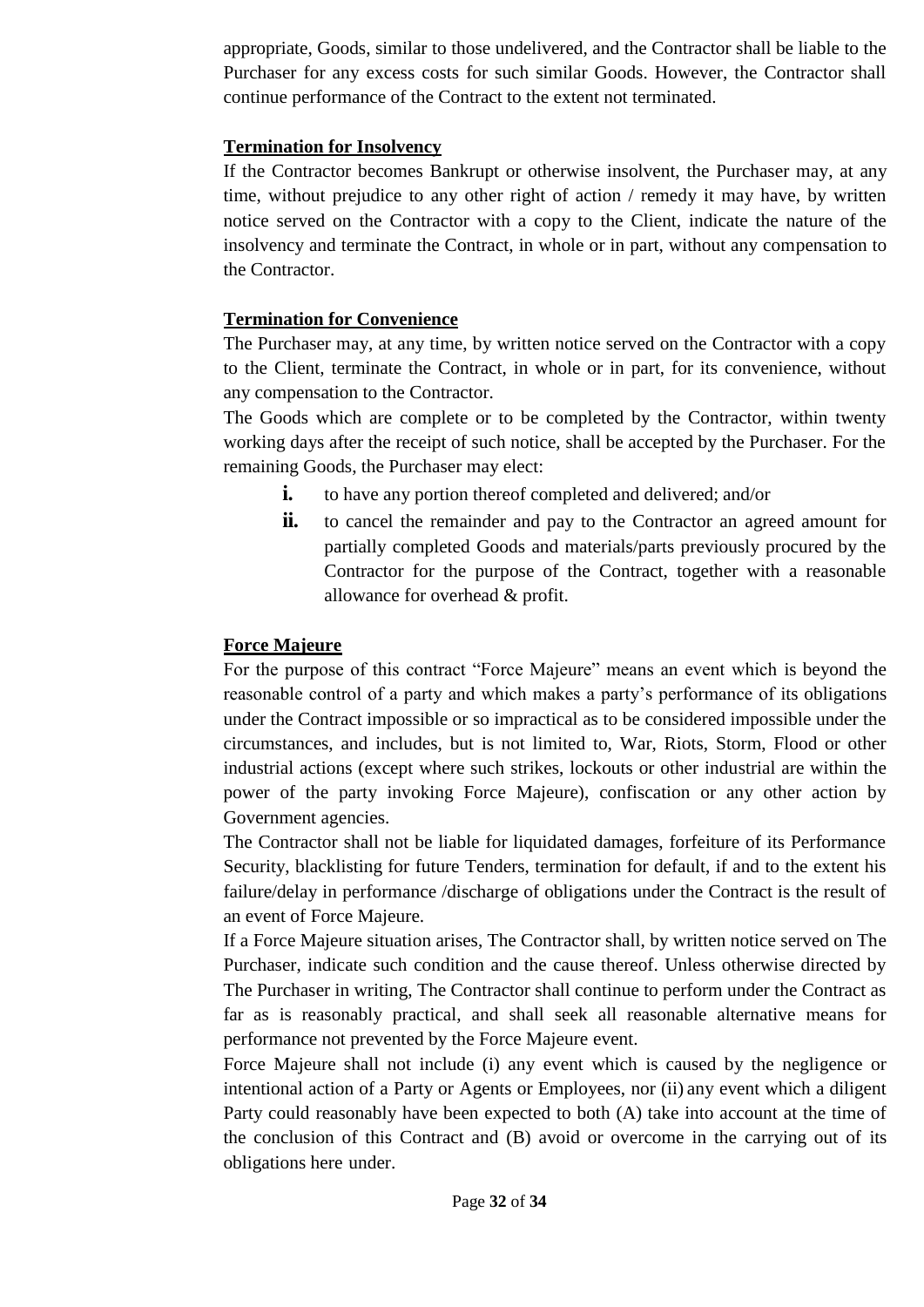Force Majeure shall not include insufficiency of funds or failure to make any payment required hereunder.

#### **Dispute Resolution and Redressal of Grievances by the Procuring Agency**

- **a.** The Purchaser may constitute a Committee comprising of odd number of persons, with proper powers and authorizations, to address the complaints of Bidder(s) that may occur prior to enforcement of the Procurement Contract.
- **b.** Any Bidder(s) feeling aggrieved by any act of the Purchaser after the submission of bid may lodge a written complaint concerning grievances not later than ten days after the announcement of the bid evaluation report.
- **c.** The Committee may investigate and decide upon the complaint within fifteen days of the receipt of the complaint.
- **d.** Mere fact of lodging of a complaint shall not warrant suspension of the procurement process.
- **e.** The Purchaser and the Contractor shall make every effort to amicably resolve, by direct informal negotiation, any disagreement or dispute arising between them under or in connection with the Contract.

#### **Taxes and Duties**

The Contractor shall be entirely responsible for all taxes, duties and other such levies imposed make inquiries on income tax/Sales Tax to the concerned authorities of Income Tax and Sales Tax Department, Government of Pakistan.

#### **Contract Cost**

The Contractor shall bear all costs / expenses associated with the preparation of the Contract and the Purchaser shall in no case be responsible / liable for those costs / expenses. The successful Bidder(s) shall provide legal Stamp Papers of relevant value according to Government rules and regulations for signing of the formal contract.

#### **The Client**

The "Client", Stationery Branch, shall only carry out such duties and exercise such authority as specified in the Contract. The Client shall have no authority to relieve the Contractor of any of his obligations under the Contract, except as expressly stated in the Contract.

The Contractor shall proceed with the decisions, instructions or approvals given by the Client in accordance with these Conditions.

The Client shall conform to all the relevant Clauses of this Tender Document to carry out all responsibilities assigned thereto in a timely manner.

## **Authorized Representative**

The Purchaser, the Client or the Contractor may, at their exclusive discretion, appoint their Authorized Representative and may, from time to time, delegate any / all of the duties / authority, vested in them, to their authorized Representative(s), including but not limited to, signing on their behalf to legally bind them, and may, at any time, revoke